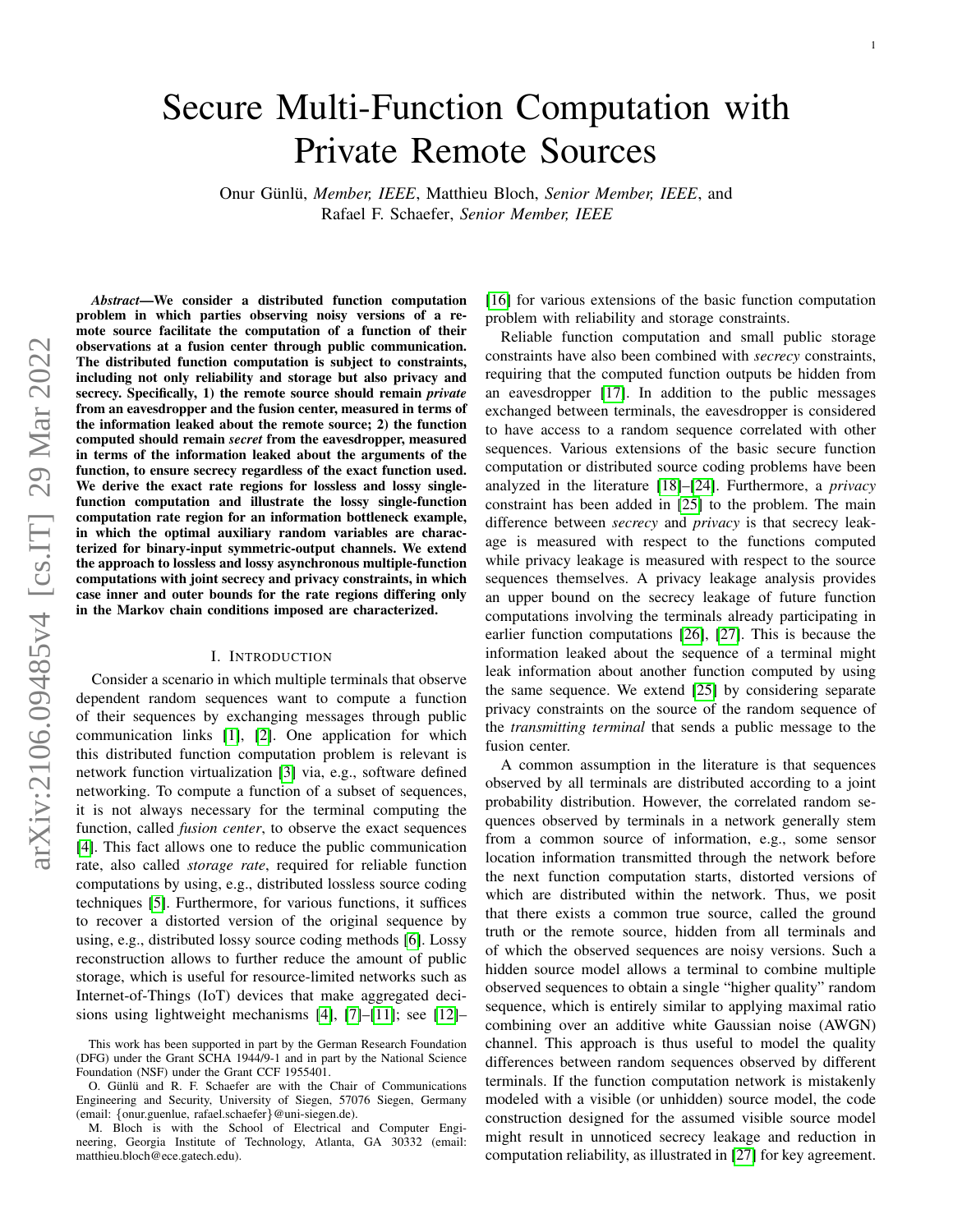Noisy measurements of a hidden source are generally modeled as observations through broadcast channels (BCs) [\[28\]](#page-14-16) to have a generic measurement model that allows noise components at different terminals to be correlated [\[29\]](#page-14-17), [\[30\]](#page-14-18). Such a hidden source model is proposed and motivated in [\[31\]](#page-14-19) for authentication problems and in [\[29\]](#page-14-17), [\[32\]](#page-14-20) for secret-key agreement problems with a privacy constraint. As we detail in Section [II,](#page-2-0) such a hidden source model results in two different privacy leakage constraints measured with respect to the hidden source, which is different from the single privacy leakage constraint considered in [\[25\]](#page-14-13) measured with respect to the random sequence observed by the transmitting terminal. The privacy leakage and storage rates are shown below to be different for this model, unlike in previous works. Furthermore, the equivocation of the source is commonly used in the literature to measure the secrecy leakage, which results in rate bounds with conditional entropy terms. By replacing the equivocation with the mutual information terms, we obtain rate regions with simpler notation and easier interpretations.

We consider two function computation settings. The first setting imposes a reliable (*lossless*) computation of the function of interest and the other one allows a fixed level of distortion between the computed function and the actual function output (*lossy function computation*) [\[25\]](#page-14-13). These settings address different applications. For instance, the lossless function computation setting might model user/terminal identification, where the exact identifier recovery is necessary; in contrast, the lossy function computation setting might model user/terminal authentication, where a set of users whose computed functions are close to a pre-defined value are authenticated. We bound the error probability for the reliable function computation task for the lossless setting and the expected distortion for lossy setting, respectively, which require different proof steps. We exactly characterize the rate regions for both settings when a single function is computed.

We further extend the function computation with privacy and secrecy problem by considering multiple function computations with *joint secrecy and privacy constraints* on all terminals involved in any function computation task. This extension allows one to measure the total amount of information about all computed functions within a network leaked to an eavesdropper. This extension also allows one to correctly characterize the privacy leakage to an eavesdropper, i.e., the amount of information about the hidden source leaked to an eavesdropper who might observe all public messages and all side information obtained during all (not necessarily synchronous) function computations within the same network. Multiple function computations with joint secrecy and privacy constraints are closely related to the multi-entity and multienrollment key agreement problems in [\[33\]](#page-15-0), where the noisy measurements of the same hidden source are used for multiple key agreements. Both lossless and lossy function computation settings are analyzed to provide inner and outer bounds for the multi-function rate regions, for which only the imposed Markov chains differ.

# *A. Summary of Contributions*

Our problem formulation introduces one secrecy and two privacy constraints, in addition to reliability (or distortion) and storage constraints, to the single function computation problem to characterize the resulting rate regions. These results are strict extensions of [\[25\]](#page-14-13) as we consider a remote source common to all terminals with side information sequences that are noisy measurements of the remote source. Furthermore, we also consider multiple asynchronous function computations within the same network with joint secrecy and privacy constraints over all terminals involved in any function computation. A summary of the main contributions is as follows.

- We derive the rate region for lossless single-function computation with secrecy and privacy constraints. The remote source model we consider corresponds to a physicallydegraded BC and when the transmitting observes the remote (noiseless) source outputs, the model reduces to a semi-deterministic BC. Furthermore, we show that convexification with a time-sharing random variable is necessary, which is missing in some previous works.
- We next consider the lossless multi-function computation where a finite number  $J$  of functions are computed from different noisy measurements (observed by different terminals) of the same remote source asynchronously. We impose one secrecy and privacy constraints that consider the total leakage in the network, i.e., they are joint constraints for all parties involved in any function computation. We propose inner and outer bounds for the multifunction rate region that differ only in the Markov chain conditions imposed on the auxiliary random variables. The rate regions include both separate constraints for each terminal and joint constraints for all terminals.
- All inner and outer bounds for the lossless single- and multi-function computations are extended to the corresponding lossy settings. Similar to the lossless case, we characterize the lossy rate region for the single-function computation, and we provide inner and outer bounds for the multi-function computations that differ only in the Markov chains imposed.
- We evaluate the rate region for a lossy single-function computation problem, in which the measurement channel of the eavesdropper is physically-degraded compared to the measurement channel of the fusion center. We solve an information bottleneck problem to obtain the rate region boundary tuples.

# *B. Organization*

This paper is organized as follows. In Section [II,](#page-2-0) we describe four function computation problems with a remote source that are lossless or lossy and single-function or multi-function computation problems. We present the rate regions for the lossless and lossy single-function computation in Section [III](#page-3-0) in addition to inner and outer bounds with different Markov chains for the lossless and lossy multi-function computations for any finite number of functions. In Section [IV,](#page-5-0) we solve an information bottleneck problem to illustrate the rate region for the lossy single-function computation problem. In Section [V,](#page-6-0)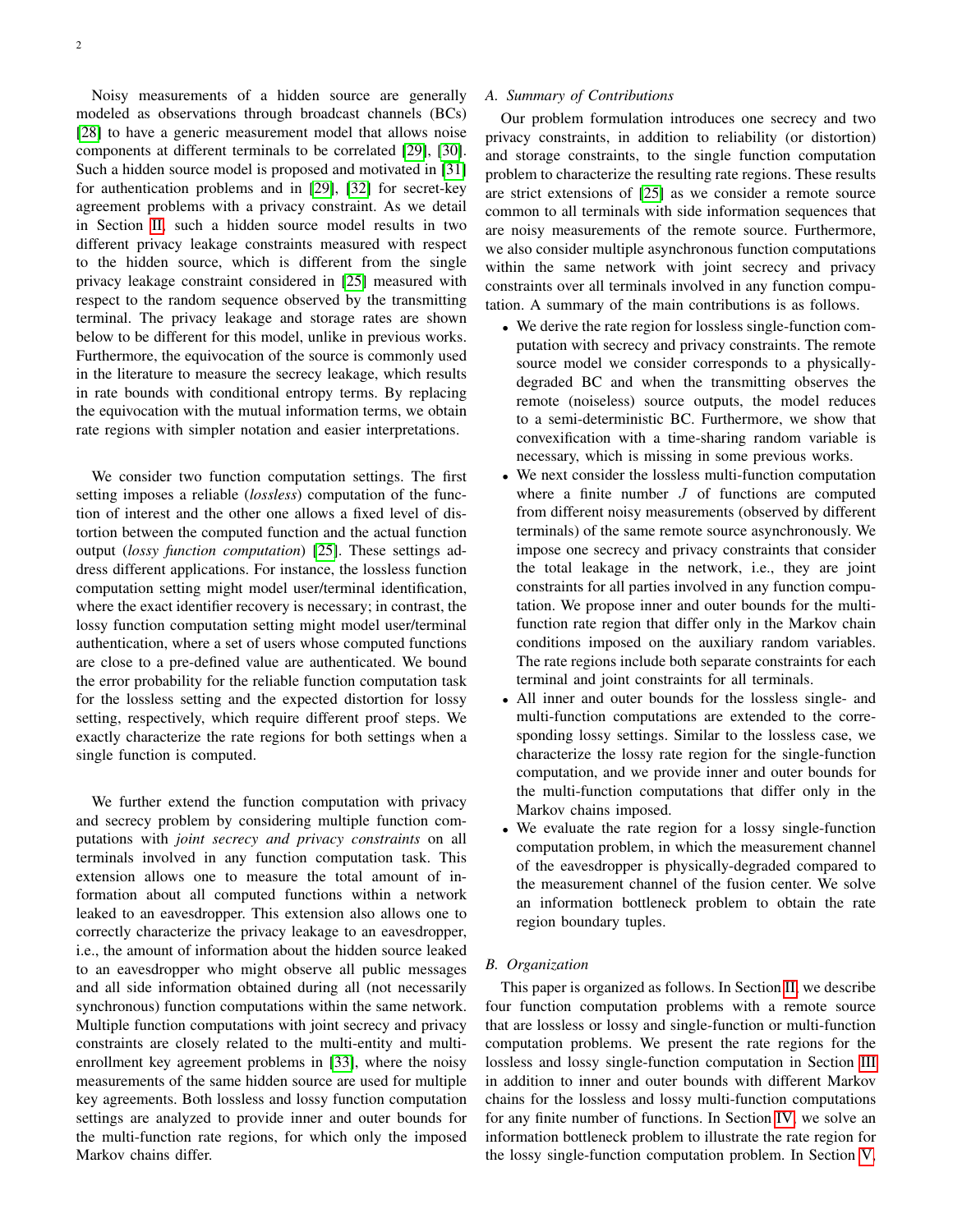we provide the detailed proof for characterizing the rate regions of the lossless single-function computation. Similarly, we offer proofs of the inner and outer bounds for the lossless multi-function computations in Section [VI.](#page-10-0) In Section [VII,](#page-14-21) we conclude the paper.

# *C. Notation*

Upper case letters represent random variables and lower case letters their realizations. A superscript denotes a sequence of variables, e.g.,  $X^n = X_1, X_2, \ldots, X_i, \ldots, X_n$ , and a subscript  $i$  denotes the position of a variable in a sequence. A random variable  $X$  has probability distribution  $P_X$ . Calligraphic letters such as X denote sets, set sizes are written as  $X^{\dagger}$  and their complements as  $\mathcal{X}^c$ .  $[1:J]$  denotes the set  $\{1, 2, \ldots, J\}$  for an integer  $J \geq 1$  and  $[1:J] \setminus \{j\}$  denotes the set  $\{1, 2, \ldots, j-1, j+1, \ldots, J\}$  for any  $j \in [1 : J]$ .  $H_b(x) = -x \log x - (1-x) \log(1-x)$  is the binary entropy function, where logarithms are to the base 2, and  $H_b^{-1}(\cdot)$ denotes its inverse with range [0, 0.5]. A binary symmetric channel (BSC) with crossover probability  $p$  is denoted by BSC(p).  $X \sim \text{Bern}(\alpha)$  is a binary random variable with  $Pr[X = 1] = \alpha$ .

#### II. PROBLEM DEFINITIONS

#### <span id="page-2-0"></span>*A. Lossless Single-Function Computation*

Consider the function computation model illustrated in Fig. [1.](#page-2-1) Three terminals obtain noisy observations  $\widetilde{X}^n, Y^n, Z^n$ , respectively, of a single i.i.d. remote source  $X^n$ , through a memoryless channel with transition probability  $p_{\tilde{X}|X} p_{YZ|X}$ . The source alphabet X and measurement alphabets  $\mathcal{X}, \mathcal{Y}, \mathcal{Z}$ are finite sets. The objective is for the terminal observing  $\tilde{X}^n$ to transmit a message  $W = \text{Enc}(\overline{X}^n)$  over a public channel and to enable the terminal observing  $Y^n$  to compute a function  $f^n(\tilde{X}^n, Y^n)$  such that

$$
f^{n}(\widetilde{X}^{n}, Y^{n}) = \{f(\widetilde{X}_{i}, Y_{i})\}_{i=1}^{n}.
$$
 (1)

The terminal observing  $Z^n$  and obtaining W through the public channel is treated as an eavesdropper (Eve).

Since  $P_{\tilde{X}XYZ}$  is fixed, the separate measurement channels  $P_{\tilde{X}|X}$  and  $P_{YZ|X}$  in Fig. [1](#page-2-1) can be modeled as a a substitution of  $P_{X|X}$ physically-degraded BC with transition probability  $P_{XYZ|\tilde{X}} =$  $P_{X|\tilde{X}}P_{YZ|X}$  and with fixed input probability distribution  $P_{\tilde{X}}$ . For such a BC, the case of a noiseless measurement for which  $\widetilde{X}^n = X^n$  can be treated as a semi-deterministic BC.

**Definition 1.** A tuple  $(R_s, R_w, R_{\ell, \text{Dec}}, R_{\ell, \text{Eve}})$  is *achievable* if, for any  $\delta > 0$ , there exist  $n \geq 1$ , an encoder, and a decoder such that

$$
\Pr\left[f^n(\widetilde{X}^n, Y^n) \neq \widehat{f}^n\right] \le \delta \qquad \text{(reliability)} \qquad (2)
$$

$$
\frac{1}{n}I(\widetilde{X}^n, Y^n; W|Z^n) \le R_s + \delta \qquad \text{(secrecy)} \tag{3}
$$

$$
\frac{1}{n}\log|\mathcal{W}| \le R_{\rm w} + \delta \tag{4}
$$

$$
\frac{1}{n}I(X^n;W|Y^n) \le R_{\ell,\text{Dec}} + \delta \qquad \text{(privacyDec)} \quad (5)
$$

$$
\frac{1}{n}I(X^n;W|Z^n) \le R_{\ell,\text{Eve}} + \delta \qquad \text{(privacyEve)}.\tag{6}
$$



<span id="page-2-1"></span>Fig. 1. Noisy measurements of a remote source used to compute a function securely and privately with the help of a public communication link.

The region  $R$  is the closure of the set of all achievable tuples. ♦

Note that the metric  $I(f^n(\tilde{X}^n, Y^n); W|Z^n)$  might seem a more natural way to measure the information leakage to the eavesdropper who observes  $(W, Z^n)$  of the computed function  $f^{n}(\cdot, \cdot)$ . However, the analysis of this metric depends on the specific properties of the function  $f(\cdot, \cdot)$ . Since the dataprocessing inequality ensures that  $I(f^n(\tilde{X}^n, Y^n); W|Z^n) \leq$  $I(\tilde{X}^n, Y^n; W | Z^n)$  for all functions  $f(\cdot, \cdot)$  with equality if  $f(\cdot, \cdot)$  is a bijective mapping, we instead consider the metric in [\(3\)](#page-2-2). The analysis then does not depend on the computed function  $f(\cdot, \cdot)$  and provides a valid upper bound on the proper secrecy-leakage rate metric for any  $f(\cdot, \cdot)$ . Since  $I(\tilde{X}^n, Y^n; W | Z^n) = I(\tilde{X}^n; W | Z^n)$  because of the Markov chain  $W - \tilde{X}^n - (Y^n, Z^n)$ , the equivocation  $H(\tilde{X}^n|W, Z^n)$ considered in previous works [\[25\]](#page-14-13) captures the same secrecy leakage as [\(3\)](#page-2-2). Furthermore, the privacy leakage metrics in [\(5\)](#page-2-3) and [\(6\)](#page-2-4) measure the information leakage about the remote source to the decoder and eavesdropper, respectively, due to function computation. We remark that in  $(3)$ ,  $(5)$ , and  $(6)$ , we consider conditional mutual information terms to take into consideration the unavoidable secrecy or privacy leakage due to side information available at the fusion center or eavesdropper.

## <span id="page-2-6"></span>*B. Lossy Single-Function Computation*

Consider again the single-function computation model depicted in Fig. [1](#page-2-1) and replace the reliability constraint in [\(2\)](#page-2-5) with an expected distortion constraint to allow a distorted reconstruction of the function  $f(\cdot, \cdot)$ . This defines the lossy single-function computation model, for which the notion of achievability is as follows.

<span id="page-2-7"></span><span id="page-2-5"></span><span id="page-2-2"></span>**Definition 2.** A *lossy* tuple  $(R_s, R_w, R_{\ell,Dec}, R_{\ell,Eve}, D)$  is *achievable* if, for any  $\delta > 0$ , there exist  $n \geq 1$ , an encoder, and a decoder that satisfy [\(3\)](#page-2-2)-[\(6\)](#page-2-4) and

$$
\mathbb{E}\Big[d(f^n(\widetilde{X}^n, Y^n), \widehat{f}^n)\Big] \le D + \epsilon \tag{7}
$$

<span id="page-2-4"></span><span id="page-2-3"></span>where  $d(f^n, \widehat{f^n}) = \frac{1}{n} \sum_{i=1}^n d(f_i, \widehat{f}_i)$  is a per-letter distortion metric. The *lossy* region  $\mathcal{R}_D$  is the closure of the set of all achievable lossy distortion tuples.  $\Diamond$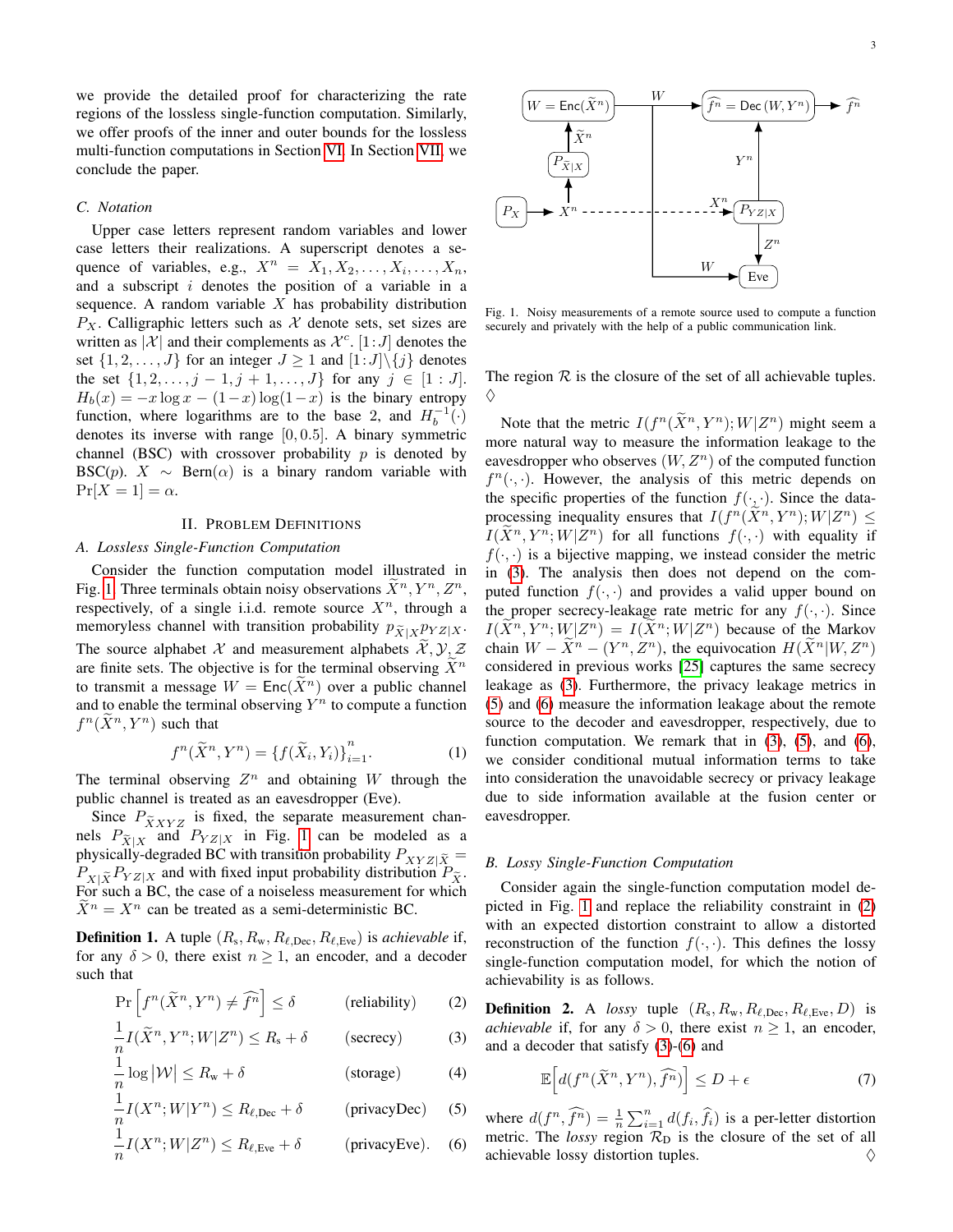# <span id="page-3-7"></span>*C. Lossless Multi-Function Computation*

We next extend the lossless single-function computation model by considering that the same remote source  $X^n$  is measured by multiple encoder and decoder pairs to compute different functions. Consider a finite number  $J > 1$  of encoders  $\text{Enc}_j(\tilde{X}_j) = W_j$ , decoders  $\text{Dec}_j(W_j, Y_j^n) = \tilde{f}_j^n$ , and functions  $f_{\hat{\lambda}}^n(\tilde{X}_j^n, Y_j^n) = \{f_j(\tilde{X}_{i,j}, Y_{i,j})\}_{i=1}^n$  for  $j \in$  $[1:J]$ , where  $\tilde{X}_j^n$  is measured through the channel  $P_{\tilde{X}_j|X}$ and  $(Y_j^n, Z_j^n)$  are measured through the BC  $P_{Y_jZ_j|X}$ . The eavesdropper observes  $(Z_{[1:J]}^n, W_{[1:J]})$ . This multi-function computation model is illustrated in Fig. [2](#page-3-1) for  $J = 2$ .

Definition 3. A *multi-function* tuple  $(R_s, R_{w,[1:J]}, R_{\ell,Dec,[1:J]}, R_{\ell, Eve})$  with j-th encoder measurements through  $P_{\tilde{X}_j|X}$  and j-th decoder measurements through  $P_{Y_iZ_j|X}$  for all  $j \in [1:J]$  is *achievable* if, for any  $\delta > 0$ , there exist  $n \geq 1$ , and J encoder and decoder pairs such that

$$
\Pr\left[\bigcup_{j\in[1:J]}\left\{f_j^n(\tilde{X}_j^n, Y_j^n)\neq \widehat{f_j^n}\right\}\right] \le \delta\tag{8}
$$

$$
\frac{1}{n}I(\widetilde{X}_{[1:J]}^n, Y_{[1:J]}^n; W_{[1:J]} | Z_{[1:J]}^n) \le R_s + \delta
$$
\n(9)

$$
\frac{1}{n}\log |\mathcal{W}_j| \le R_{\mathbf{w},j} + \delta, \qquad \forall j \in [1:J] \quad (10)
$$

$$
\frac{1}{n}I(X^n; W_j | Y_j^n) \le R_{\ell, \text{Dec}, j} + \delta, \qquad \forall j \in [1:J] \tag{11}
$$

$$
\frac{1}{n}I(X^n; W_{[1:J]} | Z_{[1:J]}^n) \le R_{\ell, \text{Eve}} + \delta. \tag{12}
$$

The *multi-function* region  $\mathcal{R}_{\text{mf}}$  is the closure of the set of all achievable tuples.  $\Diamond$ 

Remark 1. *The storage rate constraints in [\(10\)](#page-3-2) and the corresponding privacy leakage rate constraints in [\(11\)](#page-3-3) are* J *separate constraints. However, the reliability constraint in [\(8\)](#page-3-4), the secrecy leakage constraint in [\(9\)](#page-3-5), and the privacy leakage rate constraint in [\(12\)](#page-3-6) are joint constraints that depend on the parameters of all* J *encoder-decoder pairs.*

#### <span id="page-3-9"></span>*D. Lossy Multi-Function Computation*

Similar to Section [II-B,](#page-2-6) we extend the model of Section [II-C](#page-3-7) to allow distorted function computations for multiple functions  $f_j^n(\widetilde{X}_j^n,Y_j^n)=\bigcup \{f_j(\widetilde{X}_{i,j},Y_{i,j})\}_{i=1}^n$  computed from different measurements  $(\tilde{X}_j^n, Y_j^n)$  of the same remote source  $X^n$ .

Definition 4. A *lossy multi-function* tuple  $(R_s, R_{w,[1:J]}, R_{\ell,Dec,[1:J]}, R_{\ell, Eve}, D_{[1:J]})$  with j-th encoder measurements through  $P_{\tilde{X}_j|X}$  and j-th decoder measurements through  $P_{Y_iZ_j|X}$  for all  $j \in [1:J]$  is *achievable* if, for any  $\delta$  > 0, there exist  $n \ge 1$ , and J encoder and decoder pairs that satisfy  $(9)-(12)$  $(9)-(12)$  $(9)-(12)$  and

$$
\mathbb{E}\Big[d(f_j^n(\widetilde{X}_j^n, Y_j^n), \widehat{f}_j^n)\Big] \le D_j + \delta, \qquad \forall j \in [1:J] \tag{13}
$$

where  $d(f^n, \widehat{f^n}) = \frac{1}{n} \sum_{i=1}^n d(f_i, \widehat{f}_i)$  is a per-letter distortion metric. The *lossy multi-function* region  $\mathcal{R}_{\text{mf},D}$  is the closure of the set of all achievable lossy distortion tuples.  $\Diamond$ 



<span id="page-3-5"></span><span id="page-3-4"></span><span id="page-3-1"></span>Fig. 2. Noisy measurements of the same remote source used to compute  $J = 2$  functions (via  $2J = 4$  parties) securely and privately with the help of public communication links.

#### III. RATE REGIONS

<span id="page-3-3"></span><span id="page-3-2"></span><span id="page-3-0"></span>We first recall the notion of an *admissible random variable*, used in Theorems [1](#page-3-8) and [3.](#page-4-0)

<span id="page-3-6"></span>**Definition 5** ([\[4\]](#page-14-3)). A (vector) random variable  $U$  is admissible for a function  $f(X, Y)$  if  $U - \overline{X} - Y$  form a Markov chain and  $H(f(\tilde{X}, Y)|U, Y) = 0$ , i.e.,  $(U, Y)$  determine  $f(\tilde{X}, Y) \cdot \lozenge$ Define  $[a]^{-} = \min\{a, 0\}$  and  $[a]^{+} = \max\{a, 0\}$  for  $a \in \mathbb{R}$ .

## *A. Lossless Single-Function Computation*

We characterize the region  $R$  for the lossless single function computation problem in Theorem [1.](#page-3-8) The corresponding proof is detailed in Section [V.](#page-6-0)

<span id="page-3-8"></span>Theorem 1. *The region* R *is the set of all tuples*  $(R_s, R_w, R_{\ell,Dec}, R_{\ell, Eve})$  *satisfying* 

$$
R_s \ge I(U; \tilde{X}|Z) + [I(U;Z|V,Q) - I(U;Y|V,Q)]^- \tag{14}
$$

$$
R_w \ge I(U;X|Y) \tag{15}
$$

$$
R_{\ell,Dec} \ge I(U;X|Y) \tag{16}
$$

$$
R_{\ell, Eve} \ge I(U; X|Z) + [I(U; Z|V, Q) - I(U; Y|V, Q)] - (17)
$$

*such that* U *is admissible for the function*  $f(\widetilde{X}, Y)$  *and*  $(Q, V) - U - \tilde{X} - X - (Y, Z)$  *form a Markov chain. The region* R *is convexified by using the time-sharing random variable* Q*, which is required because of the* [·] <sup>−</sup> *operation. One can limit the cardinalities of Q, V, and U to*  $|Q| \leq 2$ ,  $|V| \leq |\tilde{X}| + 4$ , *and*  $|U| \leq (|\tilde{X}| + 4)^2$ *.* 

In [\[25\]](#page-14-13), some lower bounds on the rates in the rate regions include terms with the maximization operator  $[\cdot]^+$ . One can show that the rate regions in [\[25\]](#page-14-13) that include such lower bounds are not convex and can be enlarged by using a timesharing random variable Q, as considered in this work.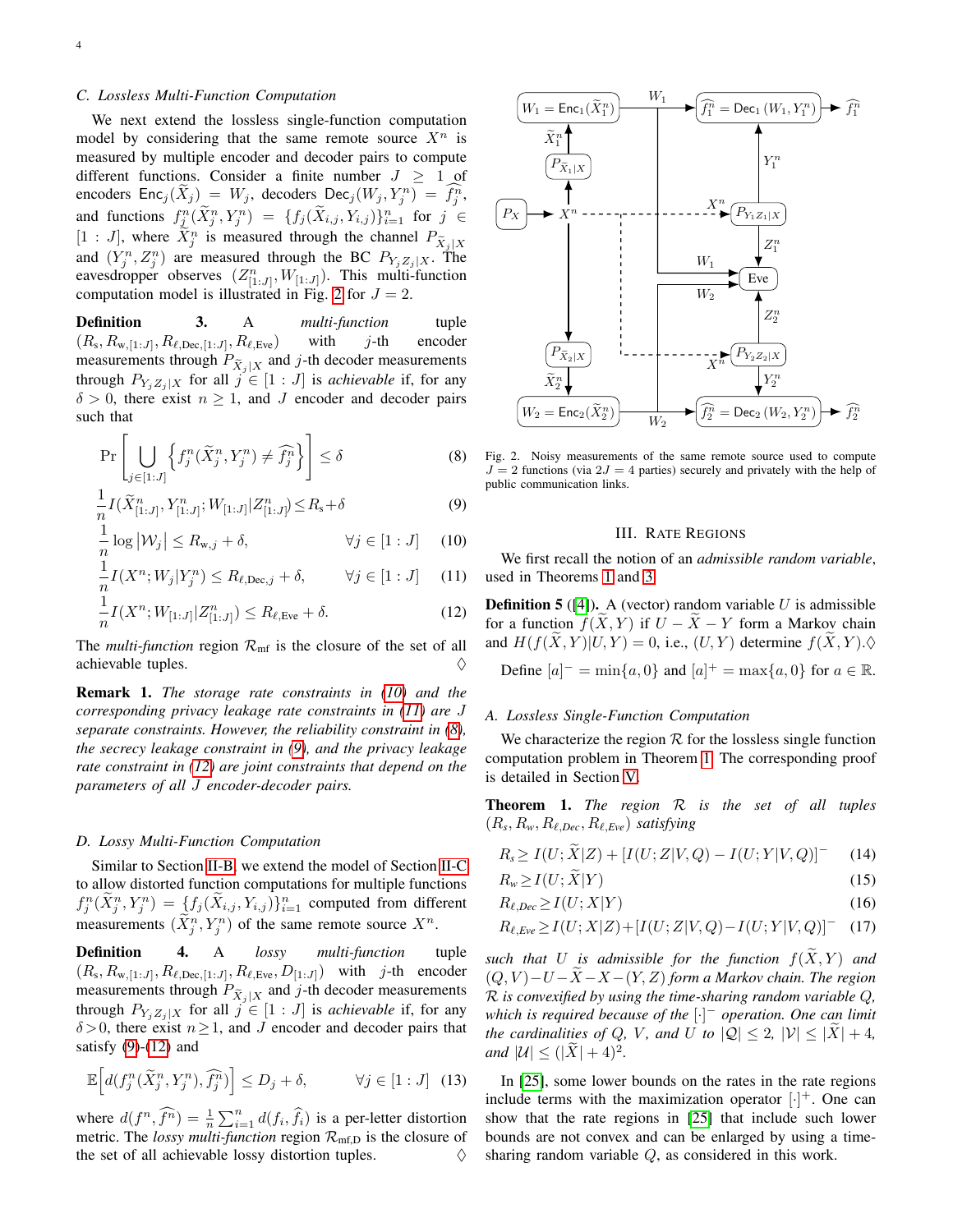## *B. Lossy Single-Function Computation*

We next characterize the lossy region  $\mathcal{R}_D$  for the lossy single function computation problem in Theorem [2.](#page-4-1)

<span id="page-4-1"></span>**Theorem 2.** *The* lossy *region*  $\mathcal{R}_D$  *is the set of all tuples*  $(R_s, R_w, R_{\ell,Dec}, R_{\ell, Eve}, D)$  *satisfying* 

$$
R_s \ge I(U; \tilde{X}|Z) + [I(U; Z|V, Q) - I(U; Y|V, Q)]^-
$$
 (18)

$$
R_w \ge I(U; \widetilde{X}|Y) \tag{19}
$$

$$
R_{\ell,Dec} \ge I(U;X|Y) \tag{20}
$$

$$
R_{\ell, Eve} \ge I(U; X|Z) + [I(U; Z|V, Q) - I(U; Y|V, Q)] - (21)
$$

$$
D \ge \mathbb{E}[d(f(\widetilde{X}, Y), g(U, Y))]
$$
\n(22)

*for some function*  $g(\cdot, \cdot)$  *such that*  $(Q, V) - U - \widetilde{X} - X - (Y, Z)$ *form a Markov chain. One can limit the cardinalities to*  $|Q|$   $\leq$  $2, |\mathcal{V}| \leq |\tilde{X}| + 5, \text{ and } |\mathcal{U}| \leq (|\tilde{X}| + 5)^2.$ 

*Proof Sketch:* The achievability proof of Theorem [2](#page-4-1) follows from the achievability proof of Theorem [1,](#page-3-8) except that  $U$  is not necessarily admissible, and with the addition that  $P_{U|\tilde{X}}$  and  $P_{V|U}$  are chosen such that there exists a function  $g(U, Y)$  that satisfies  $g^n(U^n, Y^n) = \{g(U_i, Y_i)\}_{i=1}^n$ and  $\mathbb{E}[d(f^n(\tilde{X}^n, Y^n), g^n(U^n, Y^n))] \leq D + \epsilon_n$ , where  $\epsilon_n > 0$ such that  $\epsilon_n \to 0$  when  $n \to \infty$ . Since all sequence tuples  $(\tilde{x}^n, y^n, u^n)$  are in the jointly typical set with high probability,<br>by the typical average lemma [34, np. 26], the distortion by the typical average lemma [\[34,](#page-15-1) pp. 26], the distortion constraint [\(22\)](#page-4-2) is satisfied. The converse proof follows from the converse proof of Theorem [1](#page-3-8) by replacing the admissibility step in [\(81\)](#page-9-0) with the steps

$$
D + \delta_n \geq \mathbb{E}\Big[d\Big(f^n(\widetilde{X}^n, Y^n), \widehat{f}^n(W, Y^n)\Big)\Big]
$$
  
\n
$$
= \frac{1}{n} \mathbb{E}\Big[\sum_{i=1}^n d\Big(f_i(\widetilde{X}_i, Y_i), \widehat{f}_i(W, Y^n)\Big)\Big]
$$
  
\n
$$
\stackrel{(a)}{\geq} \frac{1}{n} \mathbb{E}\Big[\sum_{i=1}^n d\Big(f_i(\widetilde{X}_i, Y_i), g_i(W, Y^n, X^{i-1}, Z^{i-1}, i)\Big)\Big]
$$
  
\n
$$
\stackrel{(b)}{=} \frac{1}{n} \mathbb{E}\Big[\sum_{i=1}^n d\Big(f_i(\widetilde{X}_i, Y_i), g_i(W, Y_i^n, X^{i-1}, Z^{i-1}, i)\Big)\Big]
$$
  
\n
$$
\stackrel{(c)}{=} \frac{1}{n} \mathbb{E}\Big[\sum_{i=1}^n d\Big(f(\widetilde{X}_i, Y_i), g(U_i, i, Y_i)\Big)\Big]
$$
  
\n(23)

where (a) follows since there exists a function  $q_i(\cdot, \cdot)$  that results in a distortion smaller than or equal to the distortion obtained from  $f_i(W, Y^n)$ , where the distortion is measured with respect to  $f_i(X_i, Y_i)$  for all  $i \in [1 : n]$ , because  $g_i(\cdot, \cdot)$  has additional inputs, (b) follows from the Markov chain  $Y^{i-1} - (X^{i-1}, Z^{i-1}, W, Y_i, Y_{i+1}^n) - f_i$ , and  $(c)$  follows from the definition of  $U_i \triangleq (W, X^{i-1}, Y_{i+1}^n, Z^{i-1})$  given in Section [V-B.](#page-8-0) The cardinality bounds follow by preserving the same probability and conditional entropy values as being preserved in Theorem [1](#page-3-8) with the addition of preserving the value of  $q(U, Y) = q(U, V, Y)$ , following from the Markov chain  $V - (U, Y) - g(U, Y)$ . The region  $\mathcal{R}_D$  is convexified by using a time-sharing random variable Q.

All rate regions in [\[25,](#page-14-13) Section III] (and, naturally, all previous rate regions recovered by manipulating the regions in [\[25,](#page-14-13) Section III]) can be recovered from Theorems [1](#page-3-8) and [2](#page-4-1) 5

by eliminating the remote source, i.e., assuming  $\widetilde{X}^n = X^n$ , and by rewriting the secrecy leakage constraint in [\(3\)](#page-2-2) as an equivocation measure rather than a mutual information.

#### *C. Lossless Multi-Function Computation*

We provide inner and outer bounds for the multi-function region  $\mathcal{R}_{\text{mf}}$  defined in Section [II-C](#page-3-7) in Theorem [3.](#page-4-0) The corresponding proof is detailed in Section [VI.](#page-10-0)

<span id="page-4-2"></span><span id="page-4-0"></span>Theorem 3. (Inner Bound): *An achievable multi-function region is the union over all*  $P_{U_j | \widetilde{X}_j}$  *and*  $P_{V_j | U_j}$  *such that*  $U_j$ *is admissible for the function*  $f_j(X_j, Y_j)$  *for all*  $j \in [1 : J]$  *of the rate tuples*  $(R_s, R_{w,[1:J]}, R_{\ell,Dec,[1:J]}, R_{\ell,Eve})$  *satisfying* 

<span id="page-4-3"></span>
$$
R_s \geq \left[I(U_{[1:J]}; Z_{[1:J]} | V_{[1:J]}, Q) - I(U_{[1:J]}; Y_{[1:J]} | V_{[1:J]}, Q)\right]^{-} + I(U_{[1:J]}; \widetilde{X}_{[1:J]} | Z_{[1:J]}) \tag{24}
$$

$$
R_{w,j} \ge I(U_j; \widetilde{X}_j | Y_j), \qquad \forall j \in [1:J] \qquad (25)
$$

$$
\sum_{j=1}^{J} R_{w,j} \ge I(U_{[1:J]}; \widetilde{X}_{[1:J]} | Y_{[1:J]})
$$
\n(26)

$$
R_{\ell,Dec,j} \ge I(U_j; X | Y_j), \qquad \forall j \in [1:J] \tag{27}
$$

$$
R_{\ell, Eve} \geq [I(U_{[1:J]}; Z_{[1:J]} | V_{[1:J]}, Q) - I(U_{[1:J]}; Y_{[1:J]} | V_{[1:J]}, Q)]- + I(U_{[1:J]}; X | Z_{[1:J]})
$$
\n(28)

*where we have*

<span id="page-4-5"></span><span id="page-4-4"></span>
$$
P_{QV_{[1:J]}U_{[1:J]}\tilde{X}_{[1:J]}XY_{[1:J]}Z_{[1:J]}}= P_Q P_X \prod_{j=1}^J P_{V_j|U_j} P_{U_j|\tilde{X}_j} P_{\tilde{X}_j|X} P_{Y_j Z_j|X}.
$$
 (29)

<span id="page-4-7"></span>(Outer Bound): *An outer bound for the multi-function region* R*mf is the union of the rate tuples in [\(24\)](#page-4-3)-[\(28\)](#page-4-4) over all*  $P_{U_j \mid \widetilde{X}_j}$  and  $P_{V_j \mid U_j}$  such that  $U_j$  is admissible for the function  $f_j(X_j, Y_j)$  *and*  $(Q, V_j) - U_j - X_j - X - (Y_j, Z_j)$  *form a Markov chain for all*  $j \in [1 : J]$ *. One can limit the cardinalities to*  $|Q| \leq 2$ ,  $|V_j| \leq |\tilde{X}_j| + 5$ , and  $|U_j| \leq (|\tilde{X}_j| + 5)^2$  for *all*  $j \in [1 : J]$ *.* 

Remark 2. *The inner and outer bounds differ because the outer bounds define rate regions for the Markov chains*  $(Q, V_j) - U_j - X_j - X - (Y_j, Z_j)$  *for all*  $j \in [1 : J]$ *, which are larger than the rate regions defined by the inner bounds that satisfy [\(29\)](#page-4-5).*

### *D. Lossy Multi-Function Computation*

We next give inner and outer bounds for the lossy multifunction region  $\mathcal{R}_{\text{mf},D}$ , defined in Section [II-D,](#page-3-9) in Theorem [4.](#page-4-6)

<span id="page-4-6"></span>Theorem 4. (Inner Bound): *An achievable lossy multi-function region is the union over all*  $P_{U_j | \tilde{X}_j}$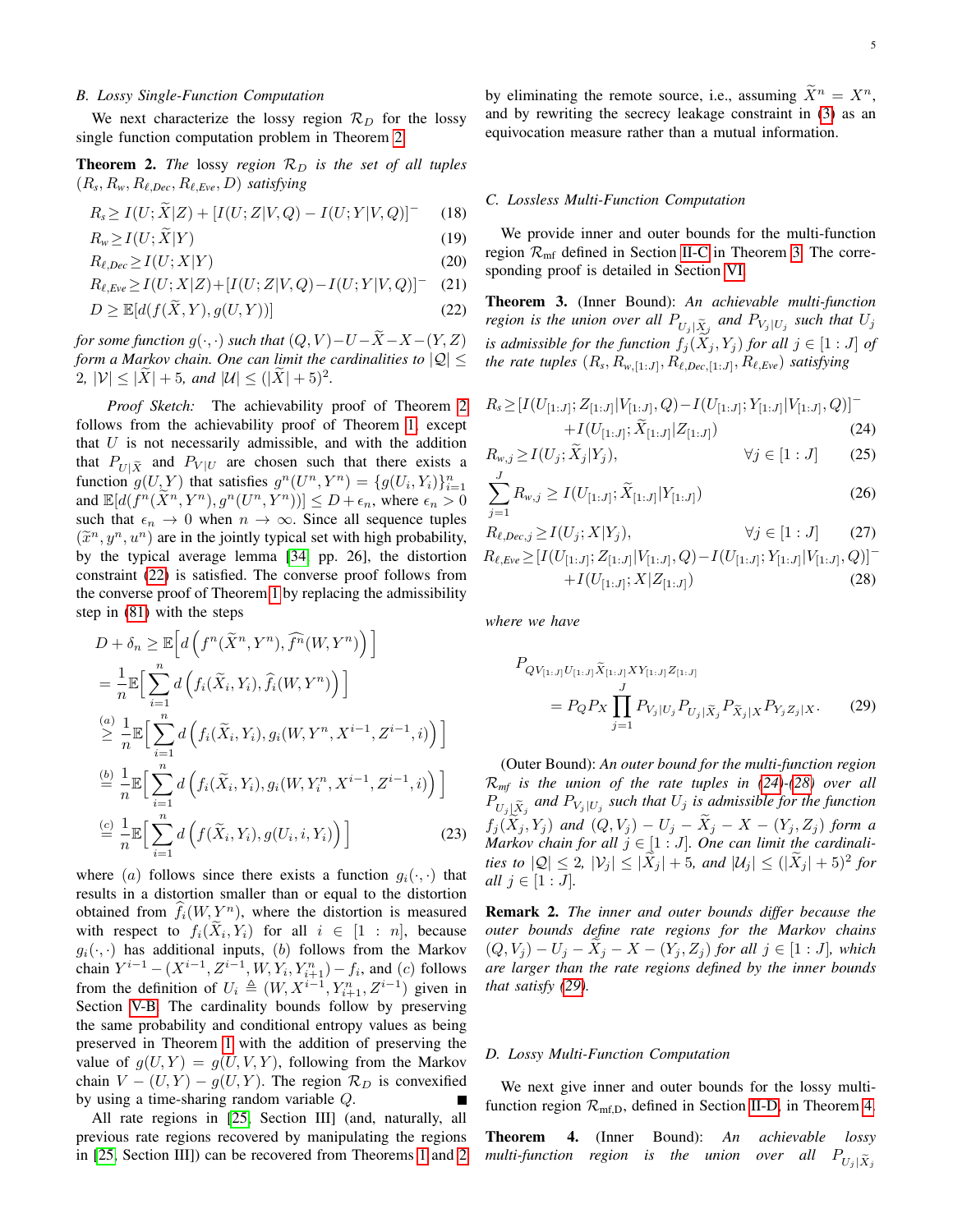*and*  $P_{V_j | U_j}$  for all  $j \in [1 : J]$  of the rate tuples  $(R_s, R_{w,[1:J]}, R_{\ell,Dec,[1:J]}, R_{\ell, Eve}, D_{[1:J]})$  *satisfying* 

$$
R_s \geq \left[I(U_{[1:J]}; Z_{[1:J]} | V_{[1:J]}, Q) - I(U_{[1:J]}; Y_{[1:J]} | V_{[1:J]}, Q)\right]^{-} + I(U_{[1:J]}; \widetilde{X}_{[1:J]} | Z_{[1:J]}) \tag{30}
$$

$$
R_{w,j} \ge I(U_j; \widetilde{X}_j | Y_j), \qquad \forall j \in [1:J] \qquad (31)
$$

$$
\sum_{j=1} R_{w,j} \ge I(U_{[1:J]}; \widetilde{X}_{[1:J]} | Y_{[1:J]})
$$
\n(32)

 $R_{\ell,Dec,j} \ge I(U_j; X|Y_j), \qquad \forall j \in [1 : J]$  (33)

$$
R_{\ell, Eve} \geq [I(U_{[1:J]}; Z_{[1:J]} | V_{[1:J]}, Q) - I(U_{[1:J]}; Y_{[1:J]} | V_{[1:J]}, Q)]^{-1}
$$

$$
+I(U_{[1:J]};X|Z_{[1:J]}) \t(34)
$$

$$
D_j \ge \mathbb{E}[d(f_j(\widetilde{X}_j, Y_j), g_j(U_j, Y_j))] \qquad \forall j \in [1:J] \qquad (35)
$$

*for a set of functions*  $\{g_j(\cdot,\cdot)\}_{j=1}^J$  *and where [\(29\)](#page-4-5) is satisfied.* 

(Outer Bound): *An outer bound for the lossy multi-function region* R*mf,D is the union of the rate tuples in [\(30\)](#page-5-1)-[\(35\)](#page-5-2) over all*  $P_{U_j | \tilde{X}_j}$  and  $P_{V_j | U_j}$  such that  $(Q, V_j) - U_j - X_j - X - (Y_j, Z_j)$ *form a Markov chain for all*  $j \in [1 : J]$ *. One can limit the cardinalities to*  $|Q| \leq 2$ ,  $|V_j| \leq |\tilde{X}_j| + 6$ , and  $|U_j| \leq$  $(|\widetilde{X}_j| + 6)^2$  for all  $j \in [1:J]$ .

*Proof Sketch:* The inner bound proof of Theorem [4](#page-4-6) follows from the achievability proof of Theorem [3,](#page-4-0) except that  $U_i$ 's are not necessarily admissible, and with the addition that  $P_{U_j | \tilde{X}_j}$  and  $P_{V_j | U_j}$  are chosen such that there exists a set of functions  $\{g_j(U_j, Y_j)\}_{j=1}^J$  that satisfy  $g_j^n(U_j^n, Y_j^n) =$  $\{g_j(U_{i,j}, Y_{i,j})\}_{i=1}^n$  and  $\mathbb{E}[d(f_{j}^n(\widetilde{X}_j^n, Y_j^n), g_j^n(U_j^n, Y_j^n))] \leq$  $D_j + \epsilon_n$  for all  $j \in [1 : J]$ , where  $\epsilon_n > 0$  such that  $\epsilon_n \to 0$  when  $n \to \infty$ . Since all sequence tuples  $(\tilde{x}_j^n, y_j^n, u_j^n)$ are in the jointly typical set with high probability for all  $j \in [1 : J]$ , by the typical average lemma, the distortion constraints in [\(35\)](#page-5-2) are satisfied. The outer bound proof of Theorem [4](#page-4-6) follows from the converse proof of Theorem [3](#page-4-0) with the replacement of the admissibility step in [\(108\)](#page-12-0) with the steps given in [\(23\)](#page-4-7) for random variables and functions with the indices  $j = 1, 2, \ldots, J$ .

#### IV. INFORMATION BOTTLENECK EXAMPLE

<span id="page-5-0"></span>Consider the lossy single-function computation problem and suppose  $X - Y - Z$  form a Markov chain. The characterization of the corresponding rate region requires one to maximize a mutual information term upper bounded by another mutual information term that should be minimized simultaneously, i.e., an information bottleneck.

<span id="page-5-3"></span>**Corollary 1.** *The lossy region of Theorem* [2](#page-4-1) *when*  $X -$ Y − Z *form a Markov chain is the set of all tuples*  $(R_s, R_w, R_{\ell,Dec}, R_{\ell, Eve}, D)$  *satisfying* 

$$
R_s \ge I(U; \tilde{X}|Y) = I(U; \tilde{X}) - I(U;Y) \tag{36}
$$

$$
R_w \ge I(U;X|Y) = I(U;X) - I(U;Y)
$$
 (37)

$$
R_{\ell,Dec} \ge I(U;X|Y) = I(U;X) - I(U;Y) \tag{38}
$$

$$
R_{\ell, Eve} \ge I(U; X|Y) = I(U; X) - I(U; Y) \tag{39}
$$

$$
D \ge \mathbb{E}[d(f(\widetilde{X}, Y), g(U, Y))]
$$
\n(40)

*for some function*  $g(\cdot, \cdot)$  *such that*  $U - \widetilde{X} - X - Y - Z$  *form a Markov chain. One can limit the cardinality to*  $|\mathcal{U}| < |\tilde{X}| + 2$ .

<span id="page-5-1"></span>The proof of Corollary [1](#page-5-3) follows by applying steps identical to the proof of [\[25,](#page-14-13) Corollary 3] to Theorem [2;](#page-4-1) therefore, we omit it. The boundary points of the rate region defined in Corollary [1](#page-5-3) can be obtained by maximizing  $I(U;Y)$  and minimizing  $I(U; X)$  simultaneously for a fixed  $I(U; X)$  for all  $P_{U|\tilde{X}}$  such that  $U - \tilde{X} - X - Y - Z$  form a Markov chain. This problem is an information bottleneck problem [\[35\]](#page-15-2), [\[36\]](#page-15-3). If the distortion metric  $d(\cdot, \cdot)$  is chosen to be the Hamming distance, we then obtain the optimal function  $g^*(u, y)$  for all  $(u, y) \in \mathcal{U} \times \mathcal{Y}$  as [\[25,](#page-14-13) Eq. (26)]

$$
g^*(u, y) = \arg\max_f P_{F|UY}(f|u, y)
$$
\n(41)

<span id="page-5-2"></span>where  $f = f(\tilde{x}, y)$  is a realization of the random function output F for any  $(\tilde{x}, y) \in \mathcal{X} \times \mathcal{Y}$ .

Consider a measurement channel  $P_{\tilde{X}|X}$  and source  $P_X$  for the encoder Enc(.) such that the inverse channel  $P_{X|\tilde{X}}$  is a BSC(p) for any  $0 \le p \le 0.5$ . Furthermore, suppose the measurement channel  $P_{Y|X}$  for the decoder Dec( $\cdot$ ) is a binary input symmetric output channel [\[37,](#page-15-4) p. 21], which can be decomposed into a mixture of binary subchannels as defined in [\[38,](#page-15-5) Section III-B] [\[39\]](#page-15-6). We remark that the rate region defined in Corollary [1](#page-5-3) by [\(36\)](#page-5-4)-[\(40\)](#page-5-5) does not depend on the random variable Z. Therefore, the measurement channel for the eavesdropper does not affect the rate region as long as the measurement channel for the eavesdropper is physicallydegraded as compared to the channel for the decoder  $Dec(\cdot)$ , i.e.,  $P_{YZ|X} = P_{Z|Y} P_{Y|X}$ . Since  $P_{\tilde{X}XYZ}$  is fixed, the optimal auxiliary random variable U is such that  $P_{\tilde{X}|U}$  is a BSC with crossover probability

<span id="page-5-6"></span>
$$
\frac{H_b^{-1}(H(X|U)) - p}{1 - 2p} \tag{42}
$$

which follows from [\[27,](#page-14-15) Theorem 3].

Suppose  $P_X \sim \text{Bern}(0.5)$ ,  $P_{\tilde{X}|X} \sim \text{BSC}(p = 0.06)$ , and assume that the measurement channel  $P_{Y|X}$  consists of  $M > 1$  independent BSCs each with crossover probability 0.15, which satisfies the assumptions listed above. Using auxiliary random variables satisfying [\(42\)](#page-5-6), we depict the projections of  $(R_s, R_w, R_{\ell, \text{Dec}}, R_{\ell, \text{Eve}}, D)$  boundary tuples onto the  $(R_s, R_{\ell, Eve})$  plane in Fig. [3](#page-6-1) for  $M = 1, 2, 3$  independent BSC measurements by the decoder  $Dec(\cdot)$ .

<span id="page-5-5"></span><span id="page-5-4"></span>Fig. [3](#page-6-1) suggests that given a boundary point achieved by a crossover probability calculated as in [\(42\)](#page-5-6), any larger secrecy-leakage rate and any larger privacyEve-leakage rate are also achievable. Conversely, given such an achievable boundary point, no smaller secrecy-leakage rate and no smaller privacyEve-leakage rate is achievable. Furthermore, increasing the number  $M$  of measurements at the decoder significantly decreases the corresponding boundary point such that, e.g., when  $M = 3$  measurements are used as compared to  $M = 1$ , the maximum secrecy-leakage rate decreases by approximately 31.45% and simultaneously the maximum privacy-leakage rate to the eavesdropper decreases by approximately 58.68%. These gains can be seen as multiplexing gains, in analogy to multiple antenna systems for wireless communications.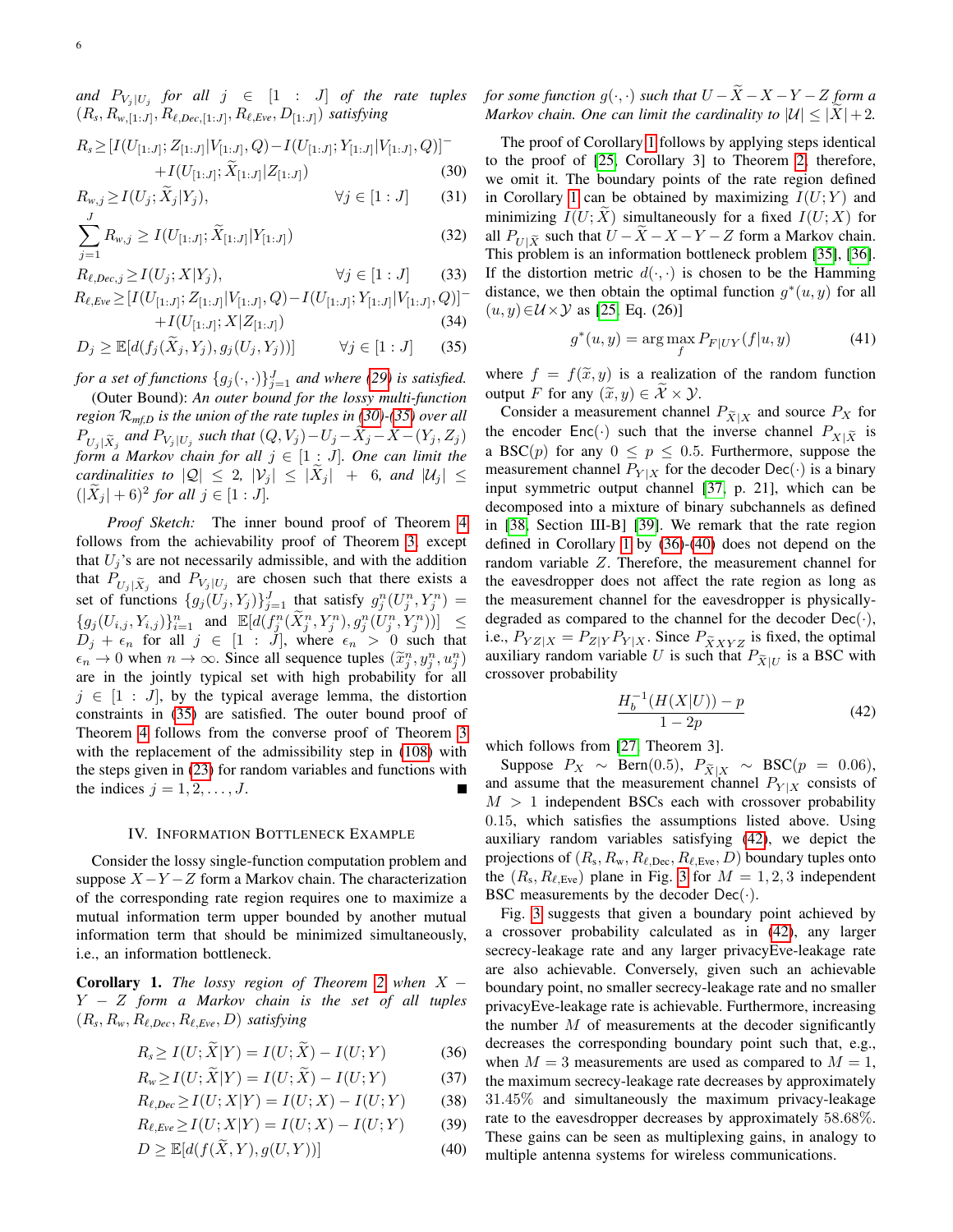

<span id="page-6-1"></span>Fig. 3. Secrecy-leakage rate vs. privacyEve-leakage rate projection of the boundary tuples  $(R_s, R_w, R_{\ell,Dec}, R_{\ell,Eve}, D)$  for  $p = 0.06$  and for the number of independent BSC measurements at the decoder  $M = 1, 2, 3$ .

#### V. PROOF OF THEOREM [1](#page-3-8)

## <span id="page-6-10"></span><span id="page-6-0"></span>*A. Achievability Proof of Theorem [1](#page-3-8)*

*Proof Sketch:* We use the output statistics of random binning (OSRB) method, proposed in [\[40\]](#page-15-7) (see also [\[41\]](#page-15-8)) for strong secrecy by following steps in [\[42,](#page-15-9) Section 1.6]. This approach simplifies the analysis compared to previous proofs in the literature.

Fix  $P_{U|\tilde{X}}$  and  $P_{V|U}$  such that U is admissible and let  $(V^n, U^n, \tilde{X}^n, X^n, Y^n, Z^n)$  be i.i.d. according to  $P_{VU\tilde{X}XYZ} = P_{V|U}P_{U|\tilde{X}}P_{\tilde{X}|X}P_{X}P_{YZ|X}$ . We remark that since all *n*-letter random variables are i.i.d.,  $U^n$  is also admissible.

Assign two random bin indices  $(F_v, W_v)$  to each  $v^n$ . Assume  $F_v \in [1:2^{nR_v}]$  and  $W_v \in [1:2^{nR_v}]$ . Similarly, assign two indices  $(F_u, W_u)$  to each  $u^n$ , where  $F_u \in [1:2^{nR_u}]$  and  $W_u \in [1:2^{nR_u}]$ . The public message is  $W = (W_v, W_u)$ and the indices  $F = (F_v, F_u)$  represent the public choice of encoder-decoder pairs.

Using a Slepian-Wolf (SW) [\[5\]](#page-14-4) decoder one can reliably estimate  $V^n$  from  $(F_v, W_v, Y^n)$ , such that the expected value of the error probability taken over the random bin assignments vanishes when  $n \to \infty$ , if we have [\[43,](#page-15-10) Lemma 1]

$$
\widetilde{R}_v + R_v > H(V|Y). \tag{43}
$$

Similarly, one can reliably estimate  $U^n$ from  $(F_u, W_u, Y^n, V^n)$  by using a SW decoder if we have

$$
\widetilde{R}_{\mathrm{u}} + R_{\mathrm{u}} > H(U|V, Y). \tag{44}
$$

Thus, the reliability constraint in [\(2\)](#page-2-5) is satisfied if [\(43\)](#page-6-2) and [\(44\)](#page-6-3) are satisfied.

The public index  $F_v$  is almost independent of  $\widetilde{X}^n$ , so it is almost independent of  $(\tilde{X}^n, X^n, Y^n, Z^n)$ , if we have [\[43,](#page-15-10) Theorem 1]

<span id="page-6-7"></span>
$$
\widetilde{R}_v < H(V|\widetilde{X})\tag{45}
$$

since it results in the expected value, which is taken over the random bin assignments, of the variational distance between the joint probability distributions Unif $[1: |\mathcal{F}_v|] \cdot \text{Unif}[1: |\mathcal{X}|^n]$ and  $P_{F_\nu \tilde{X}^n}$  to vanish when  $n \to \infty$ . Furthermore, the public index  $F_u$  is almost independent of  $(V^n, \tilde{X}^n)$ , so it is almost independent of  $(V^n, \tilde{X}^n, X^n, Y^n, Z^n)$ , if we have

<span id="page-6-9"></span><span id="page-6-8"></span><span id="page-6-6"></span><span id="page-6-5"></span><span id="page-6-4"></span>
$$
\widetilde{R}_{\mathrm{u}} < H(U|V, \widetilde{X}).\tag{46}
$$

To satisfy the constraints [\(43\)](#page-6-2)-[\(46\)](#page-6-4), we fix the rates to

$$
R_{\rm v} = H(V|X) - \epsilon \tag{47}
$$

$$
R_{\rm v} = I(V; \widetilde{X}) - I(V; Y) + 2\epsilon \tag{48}
$$

$$
\widetilde{R}_{\mathrm{u}} = H(U|V,\widetilde{X}) - \epsilon \tag{49}
$$

$$
R_{\mathbf{u}} = I(U; \widetilde{X}|V) - I(U;Y|V) + 2\epsilon \tag{50}
$$

for any  $\epsilon > 0$ .

Storage (Public Message) Rate: [\(47\)](#page-6-5)-[\(50\)](#page-6-6) result in a storage (public message) rate  $R_w$  of

$$
R_{\rm w} = R_{\rm v} + R_{\rm u} = I(V, U; X) - I(V, U; Y) + 4\epsilon
$$
  
\n
$$
\stackrel{(a)}{=} I(U; \widetilde{X}|Y) + 4\epsilon
$$
\n(51)

where (a) follows because  $V - U - \tilde{X} - Y$  form a Markov chain.

Privacy Leakage to the Decoder: We have

$$
I(X^{n}; W, F|Y^{n}) = I(X^{n}; W|F, Y^{n}) + I(X^{n}; F|Y^{n})
$$
  
\n
$$
\stackrel{(a)}{\leq} H(X^{n}|Y^{n}) - H(X^{n}|W, F, V^{n}, U^{n}, Y^{n}) + 2\epsilon_{n}
$$
  
\n
$$
\stackrel{(b)}{=} H(X^{n}|Y^{n}) - H(X^{n}|U^{n}, Y^{n}) + 2\epsilon_{n}
$$
  
\n
$$
\stackrel{(c)}{=} nI(U; X|Y) + 2\epsilon_{n}
$$
\n(52)

where (a) follows for some  $\epsilon_n > 0$  with  $\epsilon_n \to 0$  when  $n \to \infty$ because

<span id="page-6-11"></span>
$$
I(X^n;F|Y^n) = I(X^n;F_v|Y^n) + I(X^n;F_u|F_v,Y^n)
$$
  
\n
$$
\leq 2\epsilon_n
$$
\n(53)

<span id="page-6-2"></span>since by [\(45\)](#page-6-7)  $F_v$  is almost independent of  $(\tilde{X}^n, X^n, Y^n, Z^n)$  and by [\(46\)](#page-6-4)  $F_u$  is almost independent of  $(V^n, \tilde{X}^n, X^n, Y^n, Z^n)$  and because  $V^n$  determines  $F_v$ , (b) follows because  $V^n$  determines  $(F_v, W_v)$ ,  $U^n$  determines  $(F_u, W_u)$ , and  $V^n - U^n - (X^n, Y^n)$  form a Markov chain, and (c) follows because  $(X^n, U^n, Y^n)$  are i.i.d.

<span id="page-6-3"></span>Privacy Leakage to the Eavesdropper: We obtain

$$
I(X^{n}; W, F|Z^{n}) \stackrel{(a)}{=} H(W, F|Z^{n}) - H(W, F|X^{n})
$$
  

$$
\stackrel{(b)}{=} H(W, F|Z^{n}) - H(W_{u}, F_{u}, V^{n}|X^{n})
$$
  

$$
+ H(V^{n}|W_{v}, F_{v}, W_{u}, F_{u}, X^{n})
$$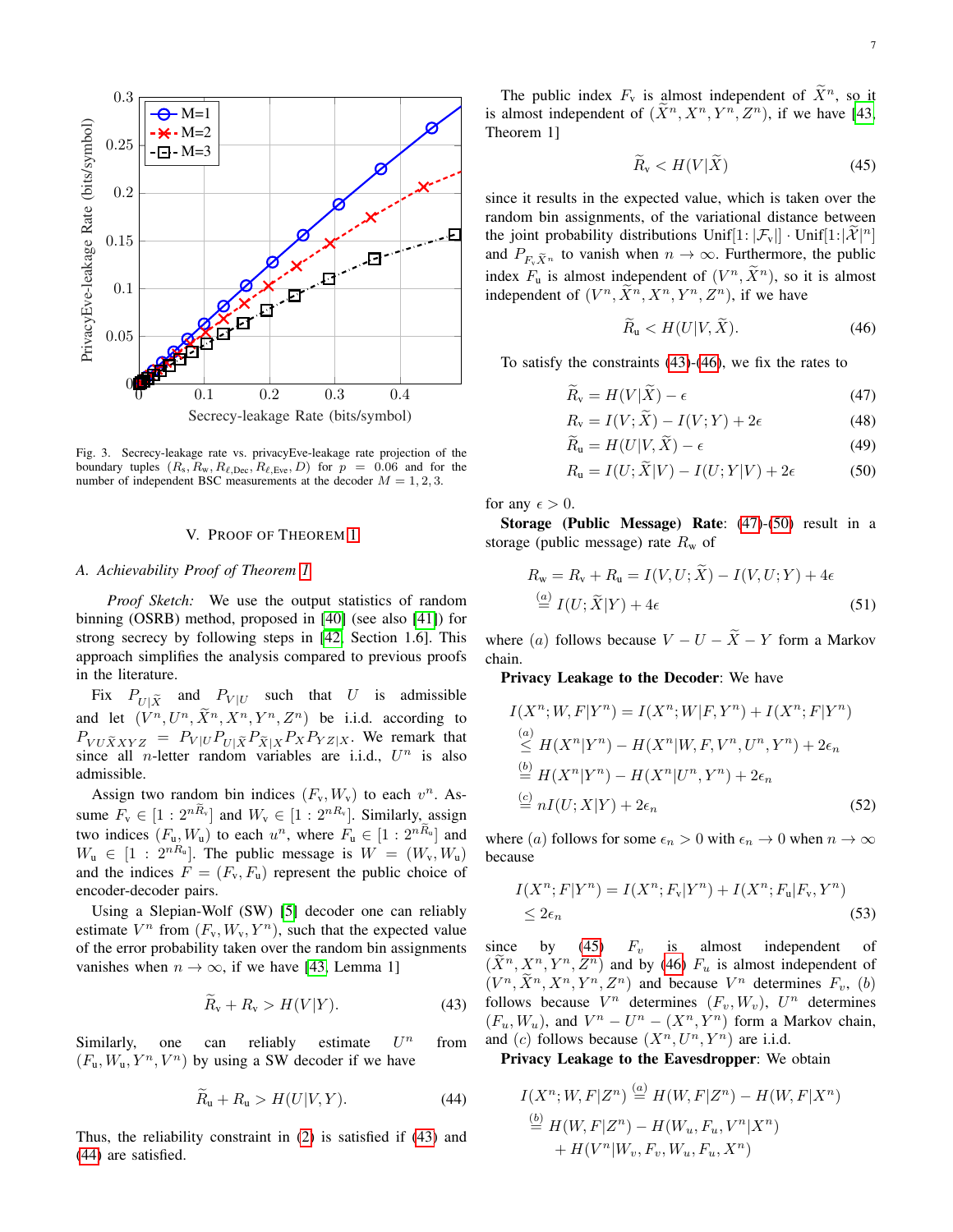$$
\leq H(W, F|Z^n) - H(W_u, F_u, V^n|X^n) + n\epsilon'_n
$$
\n
$$
\stackrel{(d)}{=} H(W, F|Z^n) - H(U^n, V^n|X^n) + H(U^n|W_u, F_u, V^n, X^n) + n\epsilon'_n
$$
\n
$$
\leq H(W, F|Z^n) - H(U^n, V^n|X^n) + 2n\epsilon'_n
$$
\n
$$
\stackrel{(f)}{=} H(W, F|Z^n) - nH(U, V|X) + 2n\epsilon'_n \tag{54}
$$

where (a) follows because  $(W, F) - X^n - Z^n$  form a Markov chain, (b) follows since  $V^n$  determines  $(F_v, W_v)$ , (c) follows for some  $\epsilon'_n > 0$  such that  $\epsilon'_n \to 0$  when  $n \rightarrow \infty$  because  $(F_v, W_v, X^n)$  can reliably recover  $V^n$ due to the Markov chain  $V^n - X^n - Y^n$  and by [\(43\)](#page-6-2), (d) follows because  $U^n$  determines  $(F_u, W_u)$ ,  $(e)$  follows by [\(44\)](#page-6-3) because  $(W_u, F_u, V^n, X^n)$  can reliably recover  $U^n$  due to the inequality  $H(U|V, Y) \geq H(U|V, X)$  that follows from

$$
H(U|V,Y) - H(U|V,X) = I(U;V,X) - I(U;V,Y)
$$
  
\n
$$
\geq I(U;V,X) - I(U;V,Y,X) = 0
$$
 (55)

since  $(V, U) - X - Y$  form a Markov chain, and  $(f)$  follows because  $(U^n, V^n, X^n)$  are i.i.d.

We need to analyze six different decodability cases to consider whether  $(F_v, W_v, Z^n)$  can recover  $V^n$  and whether  $(F_u, W_u, V^n, Z^n)$  or  $(F_u, W_u, Z^n)$  can recover  $U^n$ .

*Case 1*: Assume

$$
0 \le R_{\rm v} + \widetilde{R}_{\rm v} < H(V|Z),\tag{56}
$$

$$
0 \le R_{\rm u} + \widetilde{R}_{\rm u} < H(U|V, Z) \tag{57}
$$

so that  $(F_v, W_v)$  are almost independent of  $Z^n$  and are also almost mutually independent, and  $(F_u, W_u)$  are almost independent of  $(V^n, Z^n)$  and are also almost mutually independent. Using [\(54\)](#page-7-0), we obtain

$$
I(X^{n}; W, F|Z^{n})
$$
  
\n
$$
\leq H(W_{v}) + H(F_{v}) + H(W_{u}) + H(F_{u}) - nH(U, V|X) + 2n\epsilon'_{n}
$$
  
\n
$$
\leq n(R_{v} + \tilde{R}_{v} + R_{u} + \tilde{R}_{u}) - nH(U, V|X) + 2n\epsilon'_{n}
$$
  
\n
$$
\stackrel{(a)}{=} n(I(U, V; X) - I(U, V; Y) + 2\epsilon + 2\epsilon'_{n})
$$
  
\n
$$
\stackrel{(b)}{=} n(I(U; X) - I(U; Y|V) - I(V; Y) + 2\epsilon + 2\epsilon'_{n})
$$
  
\n
$$
\stackrel{(c)}{\leq} n(I(U; X) - I(U; Y|V) - I(V; Z) + \epsilon + 2\epsilon'_{n})
$$
  
\n
$$
\stackrel{(d)}{=} n(I(U; X) - [I(U; Y|V) - I(U; Z|V)] - I(U; Z) + \epsilon + 2\epsilon'_{n})
$$
  
\n
$$
\stackrel{(e)}{=} n(I(U; X|Z) + [I(U; Z|V) - I(U; Y|V) + \epsilon]^{-} + 2\epsilon'_{n})
$$
(58)

where  $(a)$  follows by  $(47)$ - $(50)$  and  $(b)$  follows from the Markov chain  $V - U - X$ , (c) follows by [\(47\)](#page-6-5), [\(48\)](#page-6-8), and [\(56\)](#page-7-1) such that equality is achieved when  $n \to \infty$ , (d) follows from the Markov chain  $V - U - Z$ , and  $(e)$  follows from the Markov chain  $U - X - Z$ .

*Case 2*: Assume

$$
0 \le R_{\rm v} + R_{\rm v} < H(V|Z),\tag{59}
$$

$$
H(U|V,Z) < R_{\rm u} + R_{\rm u} < H(U|Z) \tag{60}
$$

so that  $(F_v, W_v)$  are almost independent of  $Z^n$  and are also almost mutually independent, and  $(F_u, W_u)$  are almost follows because  $(V^n, Z^n)$  are i.i.d. and by [\(49\)](#page-6-9) and [\(50\)](#page-6-6), (c)

independent of  $Z<sup>n</sup>$  and are also almost mutually independent; however,  $(F_u, W_u, V^n, Z^n)$  can reliably recover  $U^n$ . Using [\(54\)](#page-7-0), we have

$$
I(X^n; W, F|Z^n)
$$
  
\n
$$
\leq H(U^n, V^n|Z^n) - nH(U, V|X) + 2n\epsilon'_n
$$
  
\n
$$
\stackrel{(b)}{=} n(I(U; X|Z) + [I(U; Z|V) - I(U; Y|V) + \epsilon]^- + 2\epsilon'_n)
$$
 (61)

<span id="page-7-0"></span>where (a) follows because  $V^n$  determines  $(F_v, W_v)$  and  $U^n$ determines  $(F_u, W_u)$ , and (b) follows because  $(V^n, U^n, Z^n)$ are i.i.d., from the Markov chain  $V-U-X-Z$ , and by [\(49\)](#page-6-9), [\(50\)](#page-6-6), and [\(60\)](#page-7-2).

*Case 3*: Assume

<span id="page-7-11"></span><span id="page-7-7"></span><span id="page-7-3"></span>
$$
0 \le R_{\rm v} + \tilde{R}_{\rm v} < H(V|Z),\tag{62}
$$

$$
H(U|Z) < R_{\rm u} + R_{\rm u} \tag{63}
$$

<span id="page-7-4"></span>so that  $(F_v, W_v)$  are almost independent of  $Z^n$  and are also almost mutually independent, and  $(F_u, W_u, Z^n)$  can reliably recover  $U^n$ . Using [\(54\)](#page-7-0), we obtain

$$
I(X^{n}; W, F|Z^{n})
$$
  
\n
$$
\leq H(U^{n}|Z^{n}) + H(W_{v}, F_{v}|U^{n}, Z^{n}) - nH(U, V|X) + 2n\epsilon'_{n}
$$
  
\n
$$
\leq H(U^{n}|Z^{n}) + H(V^{n}|U^{n}, Z^{n}) - nH(U, V|X) + 2n\epsilon'_{n}
$$
  
\n
$$
\stackrel{(c)}{=} n(I(U; X|Z) + 2\epsilon'_{n})
$$
  
\n
$$
\stackrel{(d)}{=} n(I(U; X|Z) + [I(U; Z|V) - I(U; Y|V) + \epsilon]^{-} + 2\epsilon'_{n})
$$
 (64)

<span id="page-7-5"></span><span id="page-7-1"></span>where (a) follows because  $U^n$  determines  $(F_u, W_u)$ , (b) follows since  $V^n$  determines  $(F_v, W_v)$ ,  $(c)$  follows from the Markov chain  $V-U-X-Z$  and because  $(V^n, U^n, X^n, Z^n)$ are i.i.d., and  $(d)$  follows by [\(49\)](#page-6-9), [\(50\)](#page-6-6), and [\(63\)](#page-7-3).

*Case 4*: Assume

$$
H(V|Z) < R_{\rm v} + \widetilde{R}_{\rm v},\tag{65}
$$

<span id="page-7-12"></span><span id="page-7-9"></span><span id="page-7-8"></span>
$$
0 \le R_{\rm u} + \widetilde{R}_{\rm u} < H(U|V, Z) \tag{66}
$$

so that  $(F_v, W_v, Z^n)$  can reliably recover  $V^n$ , and  $(F_u, W_u)$ are almost independent of  $(V^n, Z^n)$  and are also almost mutually independent. Using [\(54\)](#page-7-0), we have

<span id="page-7-10"></span>
$$
I(X^{n}; W, F|Z^{n})
$$
  
\n
$$
\leq H(V^{n}|Z^{n}) + H(W_{u}, F_{u}|W_{v}, F_{v}, Z^{n})
$$
  
\n
$$
-nH(U, V|X) + 2n\epsilon'_{n}
$$
  
\n
$$
\leq H(V^{n}|Z^{n}) + H(W_{u}) + H(F_{u}) - nH(U, V|X) + 2n\epsilon'_{n}
$$
  
\n
$$
\leq n(H(V|Z) + R_{u} + \widetilde{R}_{u} - H(U, V|X) + 2\epsilon'_{n})
$$
  
\n
$$
\stackrel{(b)}{=} n(H(V|Z) + H(U|V,Y) + \epsilon - H(U, V|X) + 2\epsilon'_{n})
$$
  
\n
$$
= n(I(U;X|V) - I(U;Y|V) + I(V;X) - I(V;Z) + 2\epsilon'_{n} + \epsilon)
$$
  
\n
$$
\stackrel{(c)}{=} n(I(U;X) - [I(U;Y|V) - I(U;Z|V)] - I(U;Z) + \epsilon + 2\epsilon'_{n})
$$
  
\n
$$
\stackrel{(d)}{=} n(I(U;X) - [I(U;Y|V) - I(U;Z|V)] - I(U;Z) + \epsilon + 2\epsilon'_{n})
$$
  
\n
$$
\stackrel{(e)}{=} n(I(U;X|Z) + [I(U;Z|V) - I(U;Y|V) + \epsilon]^{-} + 2\epsilon'_{n})
$$
 (67)

<span id="page-7-13"></span><span id="page-7-6"></span><span id="page-7-2"></span>where (a) follows because  $V^n$  determines  $(F_v, W_v)$ , (b)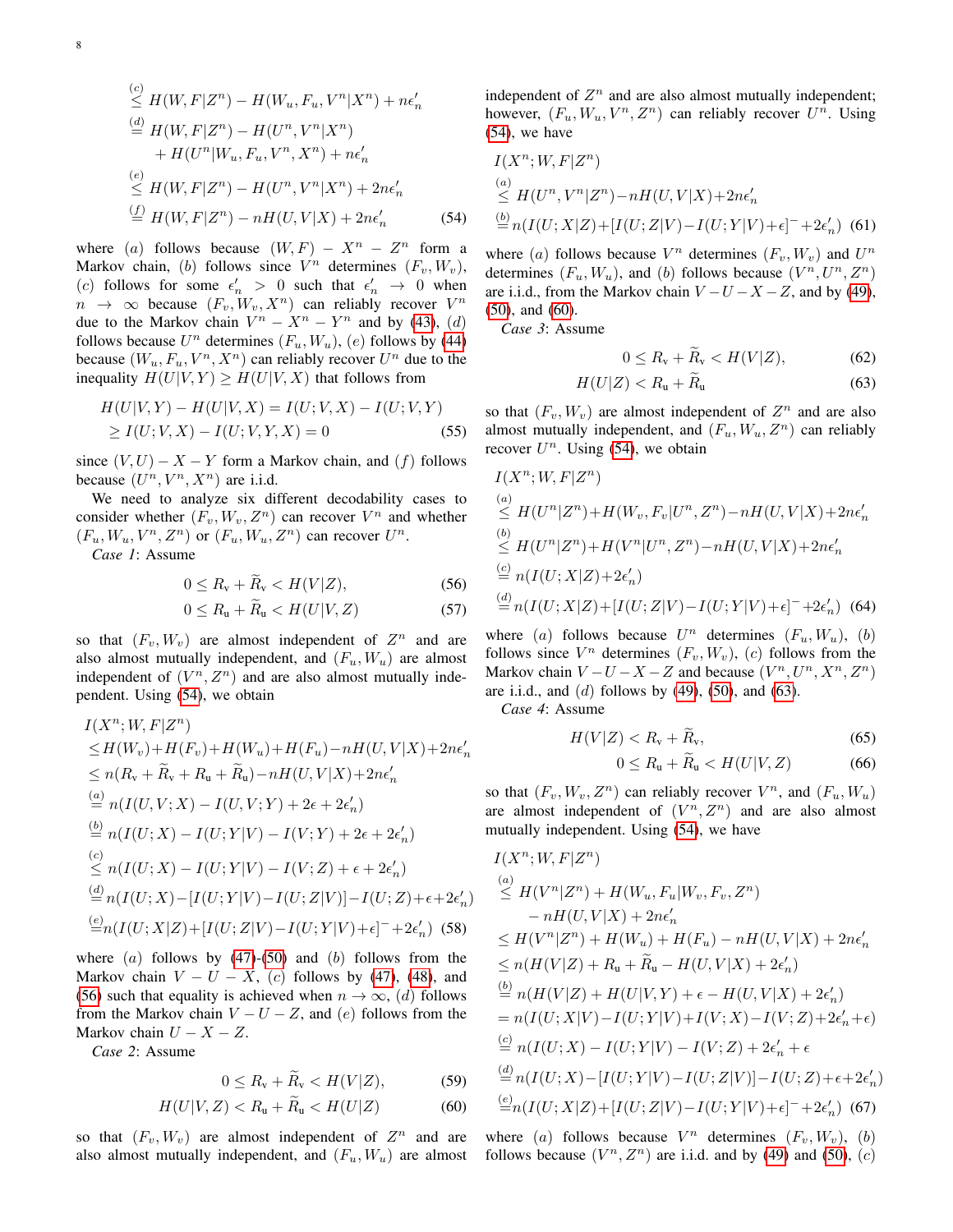follows from the Markov chain  $V - U - X$ , (d) follows from the Markov chain  $V-U-Z$ , and  $(e)$  follows from the Markov chain  $U - X - Z$ .

*Case 5*: Assume

$$
H(V|Z) < R_{\rm v} + R_{\rm v},\tag{68}
$$

$$
H(U|V,Z) < R_{\rm u} + R_{\rm u} < H(U|Z) \tag{69}
$$

so that  $(F_v, W_v, Z^n)$  can reliably recover  $V^n$ , and  $(F_u, W_u)$ are almost independent of  $Z<sup>n</sup>$  and are also almost mutually independent; however,  $(F_u, W_u, V^n, Z^n)$  can reliably recover  $U<sup>n</sup>$ . Using [\(54\)](#page-7-0), we have

$$
I(X^{n}; W, F|Z^{n})
$$
\n
$$
\stackrel{(a)}{\leq} H(V^{n}|Z^{n}) + H(W_{u}, F_{u}|W_{v}, F_{v}, Z^{n})
$$
\n
$$
-nH(U, V|X) + 2n\epsilon'_{n}
$$
\n
$$
\stackrel{(b)}{\leq} H(V^{n}|Z^{n}) + H(W_{u}, F_{u}|V^{n}, Z^{n}) + H(V^{n}|W_{v}, F_{v}, Z^{n})
$$
\n
$$
-nH(U, V|X) + 2n\epsilon'_{n}
$$
\n
$$
\stackrel{(c)}{\leq} H(V^{n}|Z^{n}) + H(U^{n}|V^{n}, Z^{n}) - nH(U, V|X) + 3n\epsilon'_{n}
$$
\n
$$
\stackrel{(d)}{=} n(I(U; X|Z) + 3\epsilon'_{n})
$$
\n
$$
\stackrel{(e)}{=} n(I(U; X|Z) + [I(U; Z|V) - I(U; Y|V) + \epsilon]^{-} + 3\epsilon'_{n})
$$
\n(70)

where (a) and (b) follow because  $V^n$  determines  $(F_v, W_v)$ , (c) follows because  $U^n$  determines  $(F_u, W_u)$  and by [\(68\)](#page-8-1), (d) follows because  $(V^n, Z^n, U^n)$  are i.i.d. and from the Markov chain  $V-U-X-Z$ , and (e) follows by [\(49\)](#page-6-9), [\(50\)](#page-6-6), and [\(69\)](#page-8-2). *Case 6*: Assume

$$
H(V|Z) < R_{\rm v} + \widetilde{R}_{\rm v},\tag{71}
$$

$$
H(U|Z) < R_{\rm u} + \widetilde{R}_{\rm u} \tag{72}
$$

so that  $(F_v, W_v, Z^n)$  can reliably recover  $V^n$ , and  $(F_u, W_u, Z^n)$  can reliably recover  $U^n$ . Using [\(54\)](#page-7-0), we obtain

$$
I(X^n; W, F|Z^n) \stackrel{(a)}{\leq} H(V^n, U^n|Z^n) - nH(U, V|X) + 2n\epsilon'_n
$$
  
\n
$$
\stackrel{(b)}{=} n(I(U; X|Z) + 2\epsilon'_n)
$$
  
\n
$$
\stackrel{(c)}{=} n(I(U; X|Z) + [I(U;Z|V) - I(U;Y|V) + \epsilon]^- + 2\epsilon'_n) \tag{73}
$$

where (a) follows because  $U^n$  determines  $(F_u, W_u)$  and  $V^n$ determines  $(F_v, W_v)$ , (b) follows because  $(V^n, U^n, Z^n)$  are i.i.d. and from the Markov chain  $V - U - X - Z$ , and (c) follows by [\(49\)](#page-6-9), [\(50\)](#page-6-6), and [\(72\)](#page-8-3).

Secrecy Leakage (to the Eavesdropper): Consider the secrecy leakage. We have

$$
I(\widetilde{X}^n, Y^n; W, F|Z^n) \stackrel{(a)}{=} H(W, F|Z^n) - H(W, F|\widetilde{X}^n)
$$
  
\n
$$
\stackrel{(b)}{\leq} H(W, F|Z^n) - H(W_u, F_u, V^n|\widetilde{X}^n) + n\epsilon'_n
$$
  
\n
$$
\stackrel{(c)}{\leq} H(W, F|Z^n) - nH(U, V|\widetilde{X}) + 2n\epsilon'_n
$$
\n(74)

where (a) follows from the Markov chain  $(W, F) - \tilde{X}^n$  –  $(Y^n, Z^n)$ , (b) follows since  $(W_v, F_v, \tilde{X}^n)$  can reliably recover  $V^n$  due to the Markov chain  $V^n - \tilde{X}^n - Y^n$  and [\(43\)](#page-6-2), and (c) follows by [\(44\)](#page-6-3) since  $(W_u, F_u, V^n, \tilde{X}^n)$  can reliably recover

 $U^n$  due to the inequality  $H(U|V,Y) \geq H(U|V,\tilde{X})$  that can be proved similarly as in [\(55\)](#page-7-4), and because  $(U^n, V^n, \tilde{X}^n)$  are i.i.d.

<span id="page-8-2"></span><span id="page-8-1"></span>Similar to the analysis of the privacy leakage to the eavesdropper, we need to analyze the same six decodability cases to consider whether  $(F_v, W_v, Z^n)$  can recover  $V^n$  and whether  $(F_u, W_u, V^n, Z^n)$  or  $(F_u, W_u, Z^n)$  can recover  $U^n$ . One can show that all steps applied in Cases 1-6 for the privacy leakage to the eavesdropper follow also for the Cases 1-6 for the secrecy leakage by replacing  $X$  with  $X$ . We; therefore, list the results for Cases 1-6 as follows.

*Case 1*: We obtain for [\(56\)](#page-7-1) and [\(57\)](#page-7-5) that

$$
I(\widetilde{X}^n, Y^n; W, F|Z^n)
$$
  
\n
$$
\leq n(I(U; \widetilde{X}|Z) + [I(U; Z|V) - I(U; Y|V) + \epsilon]^{-} + 2\epsilon_n').
$$
 (75)

*Case 2*: We obtain for [\(59\)](#page-7-6) and [\(60\)](#page-7-2) that

$$
I(\widetilde{X}^n, Y^n; W, F|Z^n)
$$
  
\n
$$
\leq n(I(U; \widetilde{X}|Z) + [I(U; Z|V) - I(U; Y|V) + \epsilon]^{-} + 2\epsilon_n').
$$
 (76)

*Case 3*: We obtain for [\(62\)](#page-7-7) and [\(63\)](#page-7-3) that

<span id="page-8-5"></span>
$$
I(\widetilde{X}^n, Y^n; W, F|Z^n)
$$
  
\n
$$
\leq n(I(U; \widetilde{X}|Z) + [I(U; Z|V) - I(U; Y|V) + \epsilon]^{-1} + 2\epsilon'_n).
$$
 (77)

*Case 4*: We obtain for [\(65\)](#page-7-8) and [\(66\)](#page-7-9) that

$$
I(\widetilde{X}^n, Y^n; W, F|Z^n)
$$
  
\n
$$
\leq n(I(U; \widetilde{X}|Z) + [I(U; Z|V) - I(U; Y|V) + \epsilon]^{-} + 2\epsilon'_n).
$$
 (78)

*Case 5*: We obtain for [\(68\)](#page-8-1) and [\(69\)](#page-8-2) that

<span id="page-8-4"></span><span id="page-8-3"></span>
$$
I(\widetilde{X}^n, Y^n; W, F|Z^n)
$$
  
\n
$$
\leq n(I(U; \widetilde{X}|Z) + [I(U; Z|V) - I(U; Y|V) + \epsilon]^{-1} + 3\epsilon'_n).
$$
 (79)

*Case 6*: We obtain for [\(71\)](#page-8-4) and [\(72\)](#page-8-3) that

$$
I(\widetilde{X}^n, Y^n; W, F|Z^n)
$$
  
\n
$$
\leq n(I(U; \widetilde{X}|Z) + [I(U; Z|V) - I(U; Y|V) + \epsilon]^{-} + 2\epsilon'_n).
$$
 (80)

<span id="page-8-6"></span>Now assume that the public indices  $F$  are generated uniformly at random. The encoder  $Enc(\cdot)$  generates  $(V^n, U^n)$ according to  $P_{V^n U^n}$   $\tilde{X}^n F_v F_v$  obtained from the binning scheme above to compute the bins  $W_{v}$  from  $V^{n}$  and  $W_{u}$  from  $U<sup>n</sup>$ , respectively. This procedure induces a joint probability distribution that is almost equal to  $P_{VU\tilde{X}XYZ}$  fixed above [\[42,](#page-15-9) Section 1.6]. We remark that the privacy and secrecy leakage metrics considered above are expectations over all possible realizations  $F = f$ . Thus, applying the selection lemma [\[44,](#page-15-11) Lemma 2.2] to each decodability case separately, these results prove the achievability for Theorem [1](#page-3-8) by choosing an  $\epsilon > 0$ such that  $\epsilon \to 0$  when  $n \to \infty$ . П

## <span id="page-8-0"></span>*B. Converse Proof of Theorem [1](#page-3-8)*

*Proof Sketch:* Suppose for some  $\delta_n > 0$  and  $n \geq 1$ , there exists a pair of encoders and decoders such that [\(2\)](#page-2-5)-[\(6\)](#page-2-4) are satisfied for some tuple  $(R_s, R_w, R_{\ell, \text{Dec}}, R_{\ell, \text{Eve}})$ .

Let  $V_i \triangleq (W, Y_{i+1}^n, Z^{i-1})$  and  $U_i \triangleq$  $(W, X^{i-1}, Y_{i+1}^n, Z^{i-1})$ , which satisfy the Markov chain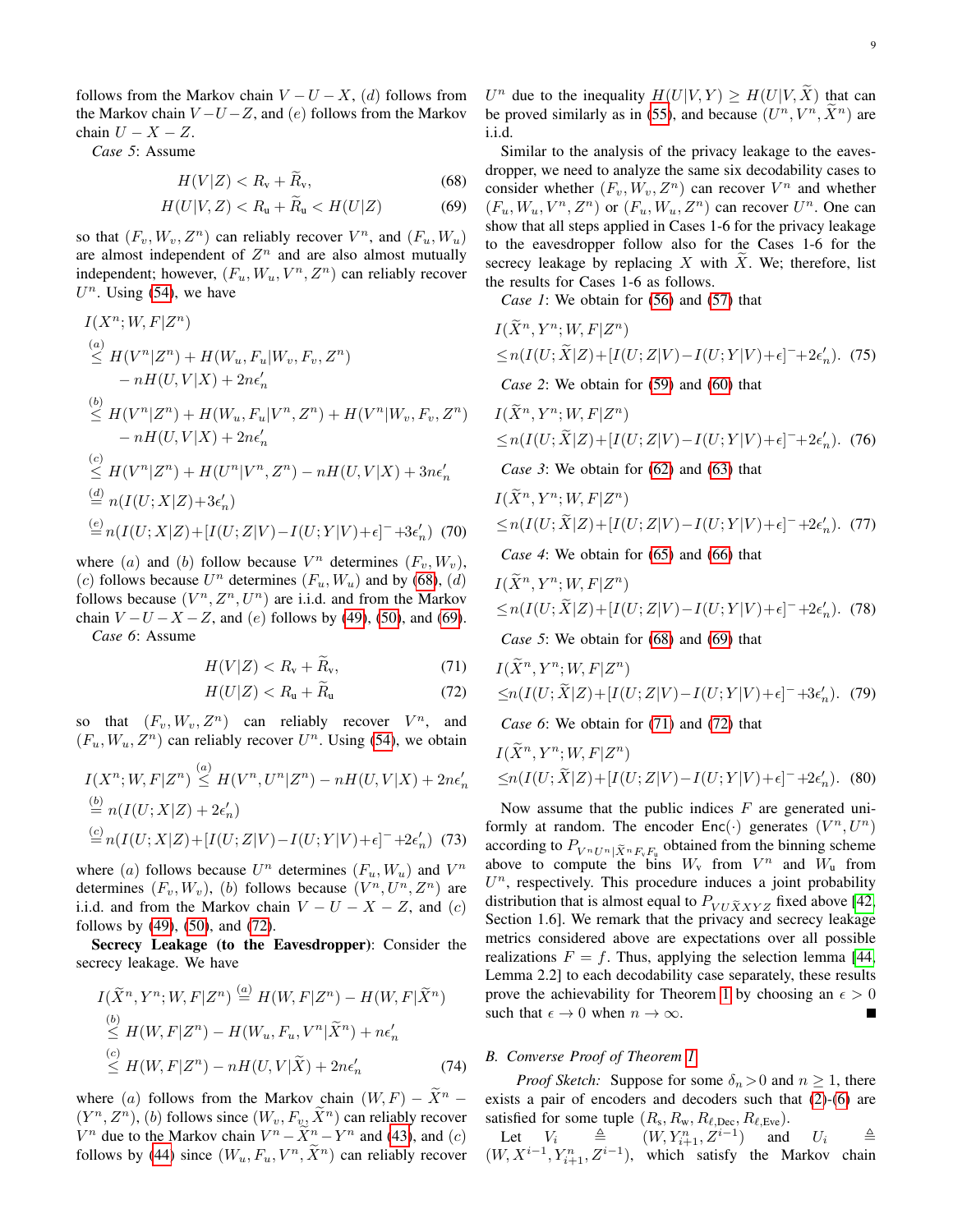$V_i - U_i - X_i - X_i - (Y_i, Z_i)$  for all  $i \in [1:n]$  by definition of the source statistics.

**Admissibility of U:** Define  $\epsilon_n = \delta_n |\tilde{\mathcal{X}}| |\mathcal{Y}| + H_b(\delta_n)/n$ , where  $H_b(\delta) = -\delta \log \delta - (1 - \delta) \log(1 - \delta)$  is the binary entropy function, so that  $\epsilon_n \to 0$  if  $\delta_n \to 0$ . Using [\(2\)](#page-2-5) and Fano's inequality, we obtain

$$
n\epsilon_n \ge H(f^n | \widehat{f^n}) \stackrel{(a)}{=} H(f^n | \bar{f^n}) \stackrel{(b)}{=} \sum_{i=1}^n H(f_i | \bar{f_i})
$$
  
\n
$$
\ge \sum_{i=1}^n H(f_i | \bar{f^n}) \stackrel{(c)}{=} \sum_{i=1}^n H(f_i | W, Y^n)
$$
  
\n
$$
\ge \sum_{i=1}^n H(f_i | W, Y^n, X^{i-1}, Z^{i-1})
$$
  
\n
$$
\stackrel{(d)}{=} \sum_{i=1}^n H(f_i | W, Y_{i+1}^n, X^{i-1}, Z^{i-1}, Y_i)
$$
  
\n
$$
\stackrel{(e)}{=} \sum_{i=1}^n H(f_i | U_i, Y_i)
$$
  
\n(81)

where (a) follows from [\[30,](#page-14-18) Lemma 2] so that when  $n \to \infty$ , there exists an i.i.d. random variable  $\bar{f}^n$  such that  $H(f^n|\widehat{f}^n) =$  $H(f^n | \bar{f}^n)$  and  $\widehat{f}^n - \bar{f}^n - (W, Y^n)$  form a Markov chain, (b) follows because  $(f^n, \bar{f}^n)$  are i.i.d., (c) follows from the Markov chain  $f^n - (W, Y^n) - \bar{f}^n$  and permits randomized decoding, (d) follows from the Markov chain for all  $i \in [1:n]$ 

$$
Y^{i-1} - (X^{i-1}, Z^{i-1}, W, Y_i, Y_{i+1}^n) - f_i \tag{82}
$$

and  $(e)$  follows from the definition of  $U_i$ .

Storage (Public Message) Rate: We have

$$
n(R_{w} + \delta_{n}) \stackrel{(a)}{\geq} \log |\mathcal{W}| \geq H(W|Y^{n}) - H(W|\tilde{X}^{n}, Y^{n})
$$
  
\n
$$
= I(\tilde{X}^{n}; W|Y^{n}) = H(\tilde{X}^{n}|Y^{n}) - H(\tilde{X}^{n}|W, Y^{n})
$$
  
\n
$$
= H(\tilde{X}^{n}|Y^{n}) - \sum_{i=1}^{n} H(\tilde{X}_{i}|\tilde{X}^{i-1}, W, Y^{n})
$$
  
\n
$$
\stackrel{(b)}{\geq} H(\tilde{X}^{n}|Y^{n}) - \sum_{i=1}^{n} H(\tilde{X}_{i}|\tilde{X}^{i-1}, W, Y^{n}_{i+1}, Y_{i})
$$
  
\n
$$
\stackrel{(c)}{\geq} H(\tilde{X}^{n}|Y^{n}) - \sum_{i=1}^{n} H(\tilde{X}_{i}|X^{i-1}, Z^{i-1}, W, Y^{n}_{i+1}, Y_{i})
$$
  
\n
$$
\stackrel{(d)}{=} nH(\tilde{X}|Y) - \sum_{i=1}^{n} H(\tilde{X}|U_{i}, Y_{i}) = \sum_{i=1}^{n} I(U_{i}; \tilde{X}_{i}|Y_{i}) \quad (83)
$$

where  $(a)$  follows by  $(4)$ ,  $(b)$  follows from the Markov chain for all  $i \in [1:n]$ 

<span id="page-9-4"></span>
$$
Y^{i-1} - (\widetilde{X}^{i-1}, W, Y_{i+1}^n, Y_i) - \widetilde{X}_i
$$
 (84)

(c) follows from the data processing inequality applied to the Markov chain for all  $i \in [1:n]$ 

$$
(X^{i-1}, Z^{i-1}) - (\widetilde{X}^{i-1}, W, Y_{i+1}^n, Y_i) - \widetilde{X}_i \tag{85}
$$

and  $(d)$  follows from the definition of  $U_i$ .

## Privacy Leakage to the Decoder: We obtain

$$
n(R_{\ell,Dec} + \delta_n) \stackrel{(a)}{\geq} H(W|Y^n) - H(W|X^n)
$$
  
\n
$$
= \sum_{i=1}^n \left[ I(W; X_i|X^{i-1}) - I(W; Y_i|Y_{i+1}^n) \right]
$$
  
\n
$$
\stackrel{(b)}{=} \sum_{i=1}^n \left[ I(W; X_i|X^{i-1}, Y_{i+1}^n) - I(W; Y_i|Y_{i+1}^n, X^{i-1}) \right]
$$
  
\n
$$
\stackrel{(c)}{=} \sum_{i=1}^n \left[ I(W; X_i|X^{i-1}, Z^{i-1}, Y_{i+1}^n) - I(W; Y_i|Y_{i+1}^n, X^{i-1}, Z^{i-1}) \right]
$$
  
\n
$$
\stackrel{(d)}{=} \sum_{i=1}^n \left[ I(W, X^{i-1}, Z^{i-1}, Y_{i+1}^n; X_i) - I(W, Y_{i+1}^n, X^{i-1}, Z^{i-1}; Y_i) \right]
$$
  
\n
$$
\stackrel{(e)}{=} \sum_{i=1}^n \left[ I(U_i; X_i) - I(U_i; Y_i) \right] \stackrel{(f)}{=} \sum_{i=1}^n I(U_i; X_i|Y_i) \quad (86)
$$

<span id="page-9-0"></span>where  $(a)$  follows by [\(5\)](#page-2-3) and from the Markov chain  $W X^n - Y^n$ , (b) follows from Csiszár's sum identity [\[45\]](#page-15-12), (c) follows from the Markov chains

<span id="page-9-6"></span><span id="page-9-1"></span>
$$
Z^{i-1} - (X^{i-1}, Y^n_{i+1}) - (X_i, W) \tag{87}
$$

<span id="page-9-2"></span>
$$
Z^{i-1} - (X^{i-1}, Y_{i+1}^n) - (Y_i, W) \tag{88}
$$

(d) follows because  $X^n$  is i.i.d. and the measurement channels are memoryless,  $(e)$  follows from the definition of  $U_i$ , and  $(f)$ follows from the Markov chain  $U_i - X_i - Y_i$  for all  $i \in [1:n]$ .

# Privacy Leakage to the Eavesdropper: We obtain

<span id="page-9-5"></span><span id="page-9-3"></span>
$$
n(R_{\ell, Eve} + \delta_n)
$$
\n
$$
\stackrel{(a)}{\geq} [H(W|Z^n) - H(W|Y^n)] + [H(W|Y^n) - H(W|X^n)]
$$
\n
$$
= \sum_{i=1}^n \left[ I(W; Y_i|Y_{i+1}^n) - I(W; Z_i|Z^{i-1}) \right]
$$
\n
$$
+ \sum_{i=1}^n \left[ I(W; X_i|X^{i-1}) - I(W; Y_i|Y_{i+1}^n) \right]
$$
\n
$$
\stackrel{(b)}{=} \sum_{i=1}^n \left[ I(W; Y_i|Y_{i+1}^n, Z^{i-1}) - I(W; Z_i|Z^{i-1}, Y_{i+1}^n) \right]
$$
\n
$$
+ \sum_{i=1}^n \left[ I(W; X_i|X^{i-1}, Y_{i+1}^n) - I(W; Y_i|Y_{i+1}^n, X^{i-1}) \right]
$$
\n
$$
\stackrel{(c)}{=} \sum_{i=1}^n \left[ I(W; Y_i|Y_{i+1}^n, Z^{i-1}) - I(W; Z_i|Z^{i-1}, Y_{i+1}^n) \right]
$$
\n
$$
+ \sum_{i=1}^n \left[ I(W; X_i|X^{i-1}, Y_{i+1}^n, Z^{i-1}) - I(W; Z_i|Z^{i-1}, Y_{i+1}^n) \right]
$$
\n
$$
-I(W; Y_i|Y_{i+1}^n, X^{i-1}, Z^{i-1})
$$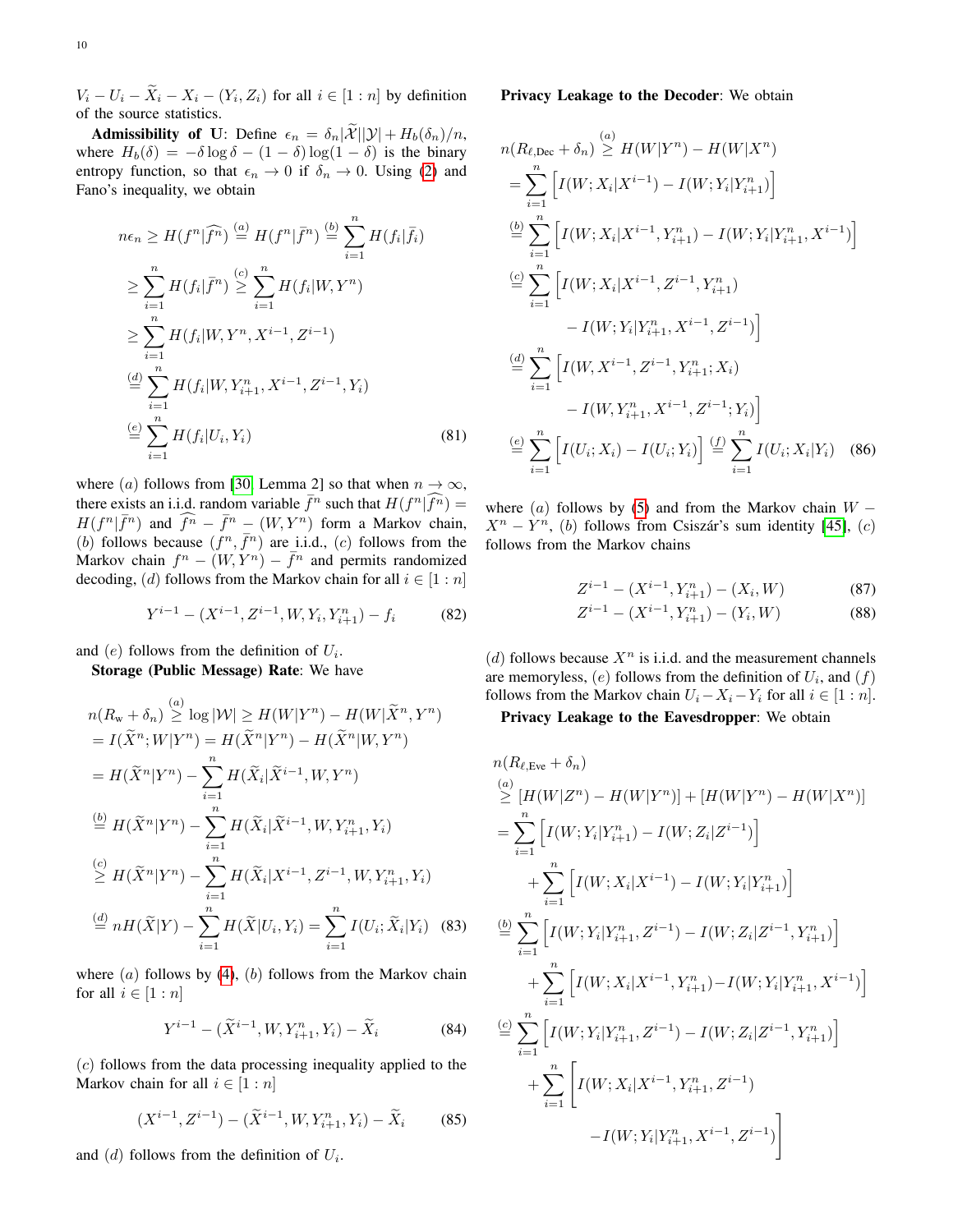$$
\stackrel{(d)}{=} \sum_{i=1}^{n} \left[ I(W, Y_{i+1}^{n}, Z^{i-1}; Y_i) - I(W, Z^{i-1}, Y_{i+1}^{n}; Z_i) \right]
$$
\n
$$
+ \sum_{i=1}^{n} \left[ I(W, X^{i-1}, Y_{i+1}^{n}, Z^{i-1}; X_i) - I(W, Y_{i+1}^{n}, X^{i-1}, Z^{i-1}; Y_i) \right]
$$
\n
$$
\stackrel{(e)}{=} \sum_{i=1}^{n} \left[ I(V_i; Y_i) - I(V_i; Z_i) + I(U_i, V_i; X_i) - I(U_i, V_i; Y_i) \right]
$$
\n
$$
= \sum_{i=1}^{n} \left[ -I(U_i, V_i; Z_i) + I(U_i, V_i; X_i) + \left( I(U_i; Z_i | V_i) - I(U_i; Y_i | V_i) \right) \right]
$$
\n
$$
\stackrel{(f)}{\geq} \sum_{i=1}^{n} \left[ I(U_i; X_i | Z_i) + [I(U_i; Z_i | V_i) - I(U_i; Y_i | V_i)]^- \right] \quad (89)
$$

where (a) follows by [\(6\)](#page-2-4) and from the Markov chain  $W X^n - Z^n$ , (b) follows from Csiszár's sum identity, (c) follows from the Markov chains in  $(87)$  and  $(88)$ ,  $(d)$  follows because  $X<sup>n</sup>$  is i.i.d. and the measurement channels are memoryless, (e) follows from the definitions of  $V_i$  and  $U_i$ , and  $(f)$  follows from the Markov chain  $V_i - U_i - X_i - Z_i$  for all  $i \in [1:n]$ .

Secrecy Leakage (to the Eavesdropper): We have

$$
n(R_{s} + \delta_{n})
$$
\n
$$
\leq [H(W|Z^{n}) - H(W|Y^{n})] + [H(W|Y^{n}) - H(W|\tilde{X}^{n}, Y^{n})]
$$
\n
$$
\stackrel{(b)}{=} \sum_{i=1}^{n} \left[ I(W; Y_{i}|Y_{i+1}^{n}) - I(W; Z_{i}|Z^{i-1}) \right]
$$
\n
$$
+ \left[ nH(\tilde{X}|Y) - \sum_{i=1}^{n} H(\tilde{X}_{i}|\tilde{X}^{i-1}, W, Y^{n}) \right]
$$
\n
$$
\stackrel{(c)}{=} \sum_{i=1}^{n} \left[ I(W; Y_{i}|Y_{i+1}^{n}, Z^{i-1}) - I(W; Z_{i}|Z^{i-1}, Y_{i+1}^{n}) \right]
$$
\n
$$
+ \left[ nH(\tilde{X}|Y) - \sum_{i=1}^{n} H(\tilde{X}_{i}|\tilde{X}^{i-1}, W, Y_{i+1}^{n}, Y_{i}) \right]
$$
\n
$$
\stackrel{(d)}{=} \sum_{i=1}^{n} \left[ I(W, Y_{i+1}^{n}, Z^{i-1}; Y_{i}) - I(W, Z^{i-1}, Y_{i+1}^{n}; Z_{i}) \right]
$$
\n
$$
+ \left[ nH(\tilde{X}|Y) - \sum_{i=1}^{n} H(\tilde{X}_{i}|X^{i-1}, Z^{i-1}, W, Y_{i+1}^{n}, Y_{i}) \right]
$$
\n
$$
\stackrel{(e)}{=} \sum_{i=1}^{n} \left[ I(V_{i}; Y_{i}) - I(V_{i}; Z_{i}) + I(U_{i}, V_{i}; \tilde{X}_{i}|Y_{i}) \right]
$$
\n
$$
\stackrel{(f)}{=} \sum_{i=1}^{n} \left[ I(V_{i}; Y_{i}) - I(V_{i}; Z_{i}) + I(U_{i}, V_{i}; \tilde{X}_{i}) - I(U_{i}, V_{i}; Y_{i}) \right]
$$
\n
$$
= \sum_{i=1}^{n} \left[ -I(U_{i}, V_{i}; Z_{i}) + I(U_{i}, V_{i}; \tilde{X}_{i}) \right]
$$
\n
$$
+ (I(U_{i}; Z_{i}|V_{i}) - I(U_{i}; Y_{i}|V_{i})) \right]
$$

$$
\stackrel{(g)}{\geq} \sum_{i=1}^{n} \left[ I(U_i; \widetilde{X}_i | Z_i) + [I(U_i; Z_i | V_i) - I(U_i; Y_i | V_i)]^- \right] \tag{90}
$$

where (a) follows by [\(3\)](#page-2-2), (b) follows because  $(\tilde{X}^n, Y^n)$ are i.i.d.,  $(c)$  follows from Csiszár's sum identity and the Markov chain in [\(84\)](#page-9-3), (d) follows because  $X<sup>n</sup>$  is i.i.d. and the measurement channels are memoryless, and from the data processing inequality applied to the Markov chain in  $(85)$ ,  $(e)$ follows from the definitions of  $V_i$  and  $U_i$ ,  $(f)$  follows from the Markov chain  $(U_i, V_i) - X_i - Y_i$  for all  $i \in [1:n]$ , and (g) follows from the Markov chain  $V_i - U_i - \overline{X}_i - Z_i$  for all  $i \in [1:n]$ .

Introduce a uniformly distributed time-sharing random variable  $Q \sim$  Unif[1 : *n*] independent of other random variables. Define  $X = X_Q$ ,  $\widetilde{X} = \widetilde{X}_Q$ ,  $Y = Y_Q$ ,  $Z = Z_Q$ ,  $V = V_Q$ ,  $U = (U_Q, Q)$ , and  $f = f_Q$  so that  $(Q, V) - U - \tilde{X} - X - (Y, Z)$ form a Markov chain. The converse proof of Theorem [1](#page-3-8) follows by letting  $\delta_n \to 0$ .

Cardinality Bounds: We use the support lemma [\[45,](#page-15-12) Lemma 15.4]. One can preserve  $P_{\tilde{X}}$  by using  $|\mathcal{X}| - 1$  realvalued continuous functions. We have to preserve two expressions for the two cases such that  $I(U;Z|V,Q = q)$  $I(U; Y | V, Q = q)$  and  $I(U; Z | V, Q = q) \leq I(U; Y | V, Q = q)$ for all  $q \in \mathcal{Q}$ , so one can limit the cardinality  $|\mathcal{Q}|$  of Q to  $|Q| \leq 2$ . Furthermore, we have to preserve five more expressions, i.e.,  $H(X|U, V, Z)$ ,  $H(X|U, V, Y)$ ,  $H(X|U, V, Y)$ ,  $H(X|U, V, Z)$ , and  $(I(U; Z|V) - I(U; Y|V))$ . Thus, one can limit the cardinality  $|V|$  of V to  $|V| \leq |\mathcal{X}| + 4$ . Similarly, in addition to the  $|\mathcal{X}| - 1$  real-valued continuous functions, one should preserve the same five expressions for the auxiliary random variable  $U$ . To satisfy the Markov condition  $(Q, V) - U - \overline{X} - X - (Y, Z)$ , one can limit the cardinality |U| of U to  $|U| \leq (|\tilde{X}| + 4)^2$ .

## VI. PROOF OF THEOREM [3](#page-4-0)

# <span id="page-10-0"></span>*A. Achievability (Inner Bound) Proof of Theorem [3](#page-4-0)*

The achievability proof follows by using the OSRB method, as described below.

*Proof Sketch:* Similar to Section [V-A,](#page-6-10) fix  $P_{U_i|\widetilde{X}_i}$ and  $P_{V_j|U_j}$  such that  $U_j$  is admissible for the function  $f_j(X_j, Y_j)$  for all  $j \in [1 : J]$  and let  $(V_{[1:J]}^n, U_{[1:J]}^n, \tilde{X}_{[1:J]}^n, X^n, Y_{[1:J]}^n, Z_{[1:J]}^n)$  be i.i.d. according to [\(29\)](#page-4-5). We remark that since all *n*-letter random variables are i.i.d.,  $U_j^n$  is also admissible for all  $j \in [1:J]$ .

Assign two random bin indices  $(F_{v,j}, W_{v,j})$  to each  $v_j^n$ , and assume  $F_{v,j} \in [1: 2^{n\widetilde{R}_{v,j}}]$  and  $W_{v,j} \in [1: 2^{nR_{v,j}}]$  for all  $j \in [1 : J]$ . Similarly, for all  $j \in [1 : J]$  assign two indices  $(F_{u,j}, W_{u,j})$  to each  $u_j^n$ , where  $F_{u,j} \in [1:2^{nR_{u,j}}]$  and  $W_{u,j} \in [1:2^{nR_{u,j}}]$ . The public message is  $W_j = (W_{v,j}, W_{u,j})$ and indices  $F_j = (F_{v,j}, F_{u,j})$  represent the public choice of encoder-decoder pairs for all  $j \in [1 : J]$ .

For all  $j \in [1 : J]$ , using a Slepian-Wolf (SW) decoder, one can reliably estimate  $V_j^n$  from  $(F_{v,j}, W_{v,j}, Y_j^n)$  if we have

<span id="page-10-1"></span>
$$
\widetilde{R}_{v,j} + R_{v,j} > H(V_j|Y_j) \tag{91}
$$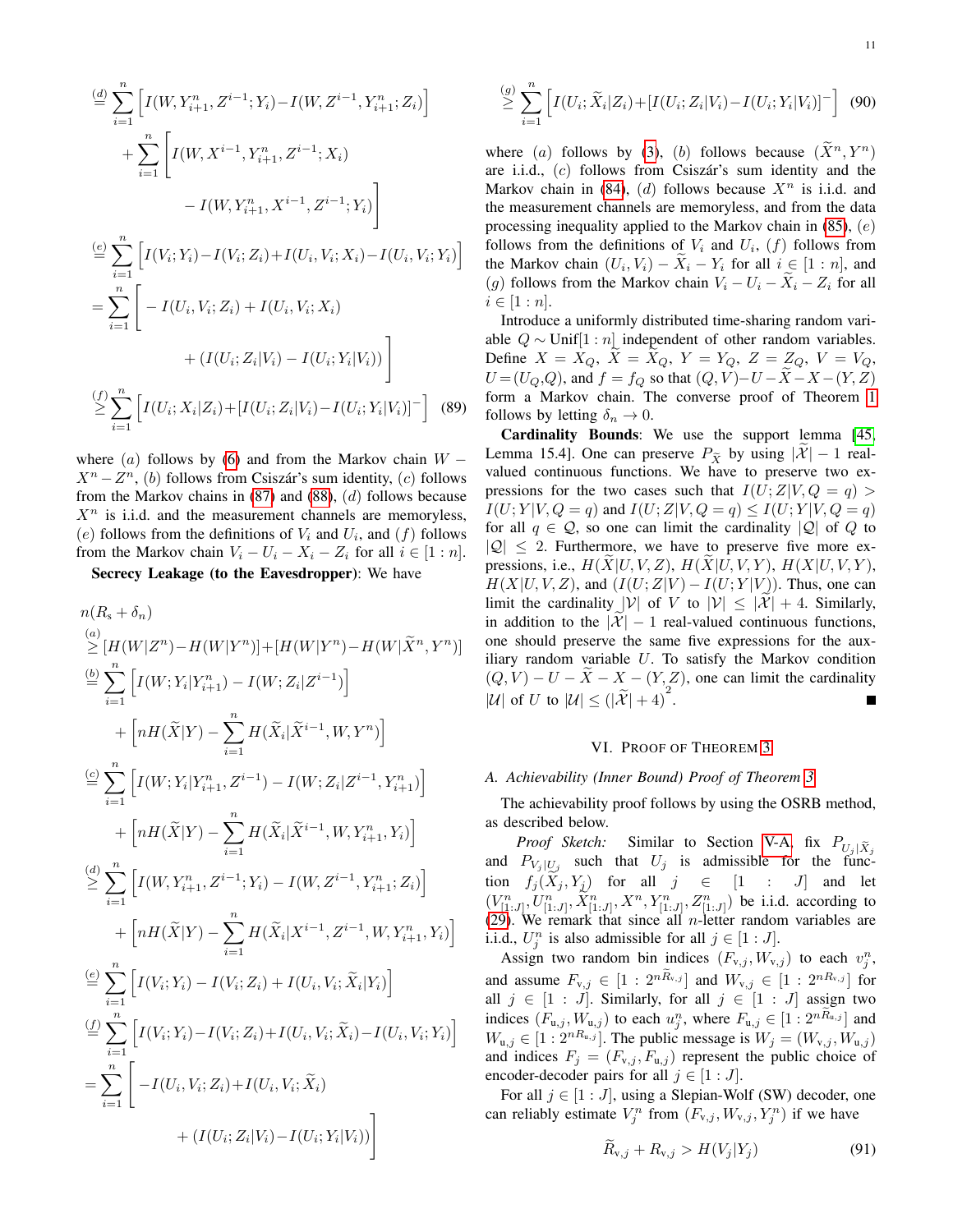and one can reliably estimate  $U_j^n$  from  $(F_{u,j}, W_{u,j}, Y_j^n, V_j^n)$ by using a SW decoder if we have

$$
\widetilde{R}_{u,j} + R_{u,j} > H(U_j | V_j, Y_j). \tag{92}
$$

Thus, applying the union bound, we can show that the reliability constraint in [\(8\)](#page-3-4) is satisfied if [\(91\)](#page-10-1) and [\(92\)](#page-11-0) are satisfied for all  $j \in [1:J]$ .

The public index  $F_{v,j}$  is almost independent of  $\tilde{X}_j^n$ , so it is almost independent of  $(V_{[1:J]\setminus\{j\}}^n, U_{[1:J]\setminus\{j\}}^n, \tilde{X}_{[1:J]}^n, X^n, Y_{[1:J]}^n, Z_{[1:J]}^n)$ , if we have

$$
\widetilde{R}_{v,j} < H(V_j | \widetilde{X}_j), \qquad \forall j \in [1:J]. \tag{93}
$$

The public index  $F_{u,j}$  is almost independent of  $(V_j^n, \tilde{X}_j^n)$ almost independent of  $(V_{[1:J]}^n, U_{[1:J]\setminus\{j\}}^n, \tilde{X}_{[1:J]}^n, X^n, Y_{[1:J]}^n, Z_{[1:J]}^n)$ , if we have

$$
\widetilde{R}_{u,j} < H(U_j | V_j, \widetilde{X}_j), \qquad \forall j \in [1:J]. \tag{94}
$$

To satisfy the constraints [\(91\)](#page-10-1)-[\(94\)](#page-11-1), similar to Section [V,](#page-6-0) we fix the rates to

$$
\widehat{R}_{v,j} = H(V_j | \widehat{X}_j) - \epsilon, \qquad \forall j \in [1:J] \quad (95)
$$

$$
R_{v,j} = I(V_j; X_j) - I(V_j; Y_j) + 2\epsilon, \qquad \forall j \in [1:J] \quad (96)
$$

$$
R_{u,j} = H(U_j | V_j, X_j) - \epsilon, \qquad \forall j \in [1:J] \quad (97)
$$

$$
R_{u,j} = I(U_j; \tilde{X}_j | V_j) - I(U_j; Y_j | V_j) + 2\epsilon, \ \forall j \in [1:J] \quad (98)
$$

for any  $\epsilon > 0$ .

 $\mathbf{L}$ 

Storage (Public Message) Rate: [\(95\)](#page-11-2)-[\(98\)](#page-11-3) result in a storage (public message) rate  $R_{w,j}$  of

$$
R_{w,j} = R_{v,j} + R_{u,j} = I(V_j, U_j; \tilde{X}_j) - I(V_j, U_j; Y_j) + 4\epsilon
$$
  
\n
$$
\stackrel{(a)}{=} I(U_j; \tilde{X}_j | Y_j) + 4\epsilon, \qquad \forall j \in [1:J] \quad (99)
$$

where (a) follows because  $V_j - U_j - \tilde{X}_j - Y_j$  form a Markov chain for all  $j \in [1 : J]$ .

Privacy Leakage to the Decoder: Consider the privacy leakage to the decoder. We have

$$
I(X^n; W_j, F_j | Y_j^n)
$$
  
\n
$$
\stackrel{(a)}{\leq} nI(U_j; X | Y_j) + 2\epsilon_n,
$$
  
\n
$$
\forall j \in [1:J] \quad (100)
$$

where (a) follows for some  $\epsilon_n > 0$  with  $\epsilon_n \to 0$  when  $n \to \infty$ by applying the steps in [\(52\)](#page-6-11).

Privacy Leakage to the Eavesdropper: Suppose an additional virtual joint encoder assigns 4J indices  $(F_{v, [1:J]}, W_{v, [1:J]}, F_{u, [1:J]}, W_{u, [1:J]})$  to each realization tuple  $(v_1^n, v_2^n, \ldots, v_J^n, u_1^n, u_2^n, \ldots, u_J^n)$  $\in$  $\mathcal{V}_1 \times \mathcal{V}_2 \times \ldots \times \mathcal{V}_J \times \mathcal{U}_1 \times \mathcal{U}_2 \times \ldots \times \mathcal{U}_J$  such that

$$
\sum_{j=1}^{J} (\widetilde{R}_{v,j} + R_{v,j}) > H(V_{[1:J]} | Y_{[1:J]}),
$$
\n(101)

$$
\sum_{j=1} (\widetilde{R}_{\mathbf{u},j} + R_{\mathbf{u},j}) > H(U_{[1:J]} | V_{[1:J]}, Y_{[1:J]}).
$$
 (102)

<span id="page-11-0"></span>Thus,  $(W_{v,[1:J]}, F_{v,[1:J]}, Y_{[1:J]}^n)$  can reliably recover  $V_{[1:J]}^n$  and  $(V_{[1:J]}^n, W_{u,[1:J]}, F_{u,[1:J]}^n, Y_{[1:J]}^n)$  can reliably recover  $U_{[1:J]}^n$ . Therefore, we have for the total storage rate that

$$
\sum_{j=1}^{J} R_{w,j} = \sum_{j=1}^{J} (R_{v,j} + R_{u,j})
$$
\n
$$
\geq I(U_{[1:J]}, V_{[1:J]}; \widetilde{X}_{[1:J]}) - I(U_{[1:J]}, V_{[1:J]}; Y_{[1:J]})
$$
\n
$$
\stackrel{(b)}{=} I(U_{[1:J]}; \widetilde{X}_{[1:J]} | Y_{[1:J]})
$$
\n(103)

<span id="page-11-6"></span>where  $(a)$  follows by  $(101)$  and  $(102)$ , and because  $(93)$ and [\(94\)](#page-11-1) ensure that  $(F_{v, [1:J]}, F_{u, [1:J]})$  are almost mutually independent of  $\widetilde{X}_{[1:J]}^n$  since  $\sum_{j=1}^J (\widetilde{R}_{v,j} + \widetilde{R}_{u,j}) <$  $H(U_{[1:J]}, V_{[1:J]} | X_{[1:J]})$  such that equality is achieved when  $n \to \infty$  and (b) follows from the Markov chain  $V_{[1:J]}-U_{[1:J]} X_{[1:J]} - Y_{[1:J]}.$ 

<span id="page-11-1"></span>Consider the privacy leakage to the eavesdropper. We have

<span id="page-11-3"></span><span id="page-11-2"></span>
$$
I(X^{n}; W_{[1:J]}, F_{[1:J]} | Z^{n}_{[1:J]})
$$
  
\n
$$
\stackrel{(a)}{=} H(W_{[1:J]}, F_{[1:J]} | Z^{n}_{[1:J]}) - H(W_{[1:J]}, F_{[1:J]} | X^{n})
$$
  
\n
$$
\stackrel{(b)}{=} H(W_{[1:J]}, F_{[1:J]} | Z^{n}_{[1:J]}) - nH(U_{[1:J]}, V_{[1:J]} | X)
$$
  
\n
$$
+ \sum_{j=1}^{J} \Big[ H(V^{n}_{j} | V^{n}_{[1:j-1]}, W_{[1:J]}, F_{[1:J]}, X^{n})
$$
  
\n
$$
+ H(U^{n}_{j} | U^{n}_{[1:j-1]}, V^{n}_{[1:J]}, W_{[1:J]}, F_{[1:J]}, X^{n}) \Big]
$$
  
\n
$$
\stackrel{(c)}{\leq} H(W_{[1:J]}, F_{[1:J]} | Z^{n}_{[1:J]})
$$
  
\n
$$
- nH(U_{[1:J]}, V_{[1:J]} | X) + 2Jn\epsilon'_{n}
$$
  
\n(104)

<span id="page-11-7"></span>where (a) follows from the Markov chain  $Z_{[1:J]}^n - X^n$  –  $(W_{[1:J]}, F_{[1:J]})$ , (b) follows since  $U_j^n$  determines  $(W_{u,j}, F_{u,j})$ and  $V_j^n$  determines  $(W_{v,j}, F_{v,j})$  for all  $j \in [1 : J]$ , and  $(U_{[1:J]}^n, V_{[1:J]}^n, X^n)$  are i.i.d., and  $(c)$  follows for some  $\epsilon'_n > 0$ such that  $\epsilon'_n \to 0$  when  $n \to \infty$  because  $(F_{v,j}, W_{v,j}X^n)$  can reliably recover  $V_j^n$  due to the Markov chain  $V_j^n - X^n - Y_j^n$ and [\(91\)](#page-10-1), and because  $(W_{u,j}, F_{u,j}, V_j^n, X^n)$  can reliably recover  $U_j^n$  due to the inequality  $H(U_j | V_j, Y_j) \ge H(U_j | V_j, X)$ , proved in [\(55\)](#page-7-4), for all  $j \in [1:J]$ .

We consider the six decodability cases considered in Section [V-A](#page-6-10) by replacing  $[(R_v + \overline{R}_v), (R_u + \overline{R}_u)]$ with  $\Big[\Big(\sum_{j=1}^J (R_{v,j} ~+~ \widetilde{R}_{v,j})\Big), \Big(\sum_{j=1}^J (R_{u,j} ~+~ \widetilde{R}_{u,j})\Big)\Big],$ respectively, and  $[H(V|Z), H(U|V, Z), H(U|Z)]$  with  $[H(V_{[1:J]}|Z_{[1:J]}),H(U_{[1:J]}|V_{[1:J]},Z_{[1:J]}),H(U_{[1:J]}|Z_{[1:J]})],$ respectively. Using these replacements, applying the steps in [\(58\)](#page-7-10),[\(61\)](#page-7-11), [\(64\)](#page-7-12), [\(67\)](#page-7-13), [\(70\)](#page-8-5), and [\(73\)](#page-8-6) in combination with [\(104\)](#page-11-7), and by choosing trivial rates that satisfy [\(101\)](#page-11-4) and [\(102\)](#page-11-5), one can show that

<span id="page-11-8"></span><span id="page-11-5"></span><span id="page-11-4"></span>
$$
I(X^{n}; W_{[1:J]}, F_{[1:J]} | Z^{n}_{[1:J]})
$$
  
\n
$$
\leq n[I(U_{[1:J]}; Z_{[1:J]} | V_{[1:J]}) - I(U_{[1:J]}; Y_{[1:J]} | V_{[1:J]}) + \epsilon]^{-}
$$
  
\n
$$
+ n(I(U_{[1:J]}; X | Z_{[1:J]}) + 3J\epsilon'_{n}).
$$
\n(105)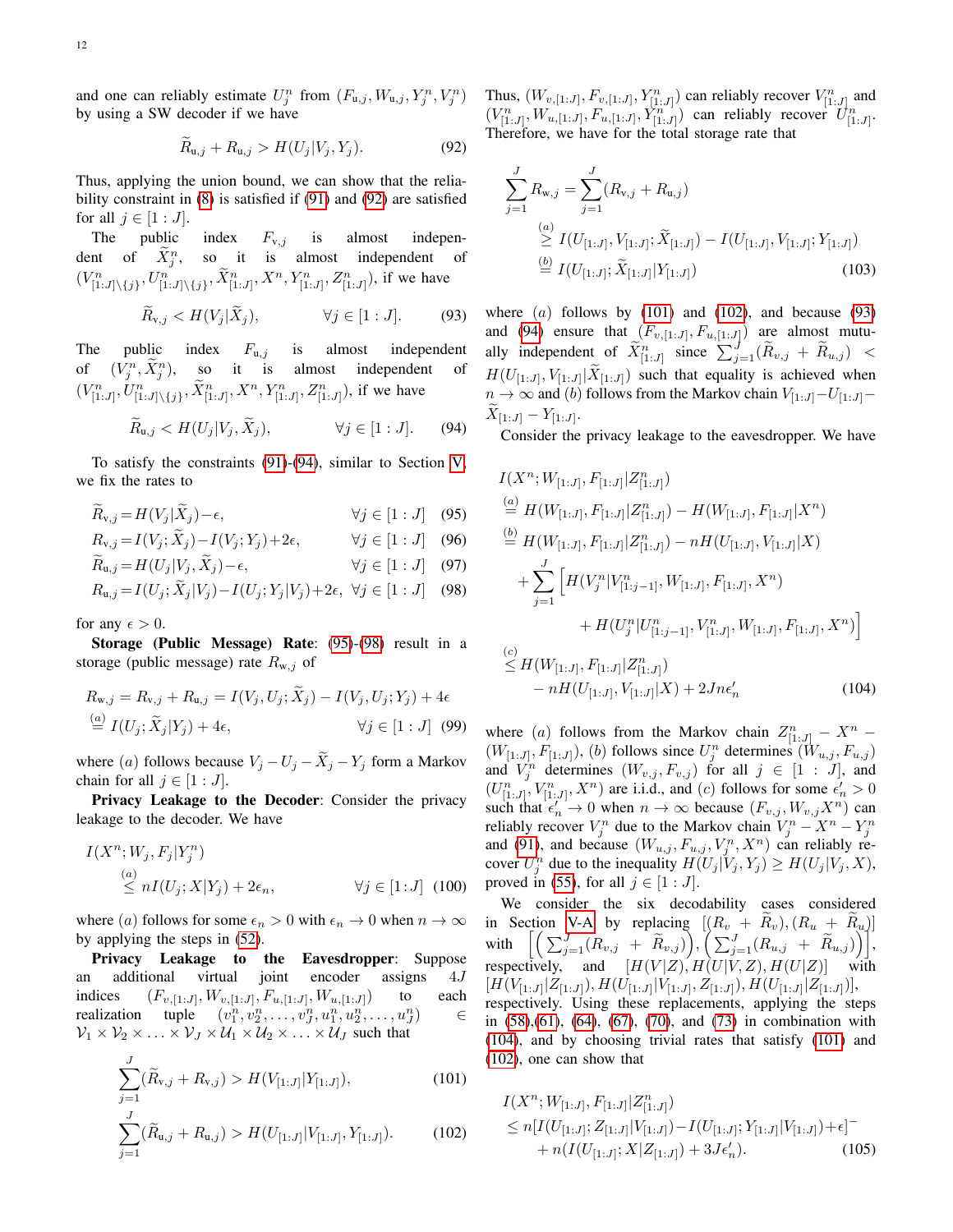Secrecy Leakage (to the Eavesdropper): Consider the secrecy leakage. We have

$$
I(\widetilde{X}_{[1:J]}^n, Y_{[1:J]}^n; W_{[1:J]}, F_{[1:J]} | Z_{[1:J]}^n)
$$
  
\n
$$
\stackrel{(a)}{=} H(W_{[1:J]}, F_{[1:J]} | Z_{[1:J]}^n) - H(W_{[1:J]}, F_{[1:J]} | \widetilde{X}_{[1:J]}^n)
$$
  
\n
$$
\stackrel{(b)}{\leq} H(W_{[1:J]}, F_{[1:J]} | Z_{[1:J]}^n)
$$
  
\n
$$
- H(U_{[1:J]}^n, V_{[1:J]}^n | \widetilde{X}_{[1:J]}^n) + 2Jn\epsilon'_n
$$
\n(106)

where (a) follows from the Markov chain  $(W_{[1:J]}, F_{[1:J]})$  –  $\widetilde{X}_{[1:J]}^n - (Y_{[1:J]}^n, Z_{[1:J]}^n)$ , (b) follows for some  $\epsilon'_n > 0$  such that  $\epsilon'_n \to 0$  when  $n \to \infty$  because  $U_j^n$  determines  $(W_{u,j}, F_{u,j})$ and  $V_j^n$  determines  $(W_{v,j}, F_{v,j})$ , and  $(W_{v,j}, F_{v,j}, \tilde{X}_j^n)$  can reliably recover  $V_j^n$  due to the Markov chain  $V_j^n - \tilde{X}_j^n - Y_j^n$ and [\(91\)](#page-10-1), and similarly  $(W_{u,j}, F_{u,j}, V_j^n, \tilde{X}_j^n)$  can reliably recover  $U_j^n$  because  $H(U_j | V_j, Y_j) \geq H(U_j | V_j, \tilde{X}_j)$ , which can be proved as in [\(55\)](#page-7-4).

By using the same joint virtual encoder used for the privacyleakage to the eavesdropper analysis above and replacing X by  $X_{[1:J]}$  in the analyses of [\(105\)](#page-11-8), we obtain from [\(106\)](#page-12-1) that

$$
I(\widetilde{X}_{[1:J]}^n, Y_{[1:J]}^n; W_{[1:J]}, F_{[1:J]} | Z_{[1:J]}^n)
$$
  
\n
$$
\leq n[I(U_{[1:J]}; Z_{[1:J]} | V_{[1:J]}) - I(U_{[1:J]}; Y_{[1:J]} | V_{[1:J]}) + \epsilon]^{-}
$$
  
\n
$$
+ n(I(U_{[1:J]}; \widetilde{X}_{[1:J]} | Z_{[1:J]}) + 3J\epsilon'_n).
$$
 (107)

Suppose the public indices  $F_{[1:J]}$  are generated uniformly at random. The encoder  $\textsf{Enc}_j(\cdot)$  generates  $(V_j^n, U_j^n)$  according to  $P_{V_j^n U_j^n | \tilde{X}_j^n F_{v,j} F_{u,j}}$  obtained from the binning scheme above to compute the bins  $W_{v,j}$  from  $V_j^n$  and  $W_{u,j}$  from  $U_j^n$ , respectively, for all  $j \in [1 : J]$ . This procedure induces a joint probability distribution that is almost equal to  $P_{V_{[1:J]}U_{[1:J]}\tilde{X}_{[1:J]}XY_{[1:J]}Z_{[1:J]}}$  fixed above [\[42,](#page-15-9) Section 1.6]. We remark that the privacy and secrecy leakage metrics considered above are expectations over all possible realizations  $F_{[1:J]} =$  $f_{[1:J]}$ . Thus, applying the selection lemma to each decodability case separately, these results prove the achievability for the rate tuples given in Theorem [3](#page-4-0) by choosing an  $\epsilon > 0$  such that  $\epsilon \to 0$  when  $n \to \infty$ .

#### *B. Converse (Outer Bound) Proof of Theorem [3](#page-4-0)*

*Proof Sketch:* Suppose for some  $\delta_n > 0$  and  $n \geq 1$ , there exists a pair of encoders and decoders such that [\(8\)](#page-3-4)-[\(12\)](#page-3-6) are satisfied for some tuple  $(R_s, R_{w,[1:J]}, R_{\ell,Dec,[1:J]}, R_{\ell, Eve})$ .

Let  $V_{i,j} \triangleq (W_j, Y_{i+1,j}^n, Z_j^{i-1})$  and  $U_{i,j} \triangleq$  $(W_j, X^{i-1}, Y_{i+1,j}^n, Z_j^{i-1})$ , which satisfy the Markov chain  $V_{i,j} - U_{i,j} - \tilde{X}_{i,j} - X_i - (Y_{i,j}, Z_{i,j})$  for all  $i \in [1:n]$  and  $j \in [1:J]$  by definition of the source statistics.

**Admissibility of U<sub>j</sub>:** Define 
$$
\epsilon_n = \max_{j \in [1:J]} \left( \delta_{n,j} |\mathcal{X}_j| |\mathcal{Y}_j| + H_b(\delta_{n,j})/n \right)
$$
 so that  $\epsilon_n \to 0$  if  $\max_{j \in [1:J]} \delta_{n,j} = \delta_n \to 0$ . Applying

the union bound to [\(8\)](#page-3-4) and using Fano's inequality, we obtain

$$
n\epsilon_n \ge H(f_j^n | \widehat{f_j^n}) \ge \sum_{i=1}^{(a)} H(f_{i,j} | U_{i,j}, Y_{i,j}), \ \forall j \in [1:J] \ (108)
$$

where  $(a)$  follows applying the steps in  $(81)$  and from the definition of  $U_{i,j}$ .

**Storage (Public Message) Rate:** We have for all  $j \in [1 : J]$ that

$$
n(R_{\mathbf{w},j} + \delta_n) \stackrel{(a)}{\geq} \log |\mathcal{W}_j| \stackrel{(b)}{\geq} \sum_{i=1}^n I(U_{i,j}; \widetilde{X}_{i,j} | Y_{i,j}) \tag{109}
$$

where  $(a)$  follows by  $(10)$  and  $(b)$  follows by applying the steps in [\(83\)](#page-9-5) and from the definition of  $U_{i,j}$ .

<span id="page-12-1"></span>**Privacy Leakage to the Decoder:** We obtain for all  $j \in$  $[1:J]$  that

$$
n(R_{\ell,Dec,j} + \delta_n) \stackrel{(a)}{\geq} H(W_j|Y_j^n) - H(W_j|X^n)
$$
  
\n
$$
\stackrel{(b)}{\geq} \sum_{i=1}^n I(U_{i,j}; X_i|Y_{i,j})
$$
 (110)

where (a) follows by [\(11\)](#page-3-3) and from the Markov chain  $W_j$  –  $X^n - Y_j^n$  and (b) follows by applying the steps in [\(86\)](#page-9-6) and from the definition of  $U_{i,j}$ .

**Sum-Storage Rate:** We have for all  $j \in [1 : J]$  that

$$
n\sum_{j=1}^{J} (R_{w,j} + \delta_n) \stackrel{(a)}{\geq} \log \left| \prod_{j=1}^{J} |\mathcal{W}_j| \right|
$$
  
\n
$$
\geq H(W_{[1:J]}|Y_{[1:J]}^n) - H(W_{[1:J]}|\tilde{X}_{[1:J]}^n, Y_{[1:J]}^n)
$$
  
\n
$$
= H(\tilde{X}_{[1:J]}^n|Y_{[1:J]}^n) - \sum_{i=1}^{n} H(\tilde{X}_{i,[1:J]}|\tilde{X}_{[1:J]}^{i-1}, Y_{[1:J]}^n, W_{[1:J]})
$$
  
\n
$$
\stackrel{(b)}{=} H(\tilde{X}_{[1:J]}^n|Y_{[1:J]}^n)
$$
  
\n
$$
- \sum_{i=1}^{n} H(\tilde{X}_{i,[1:J]}|\tilde{X}_{[1:J]}^{i-1}, Y_{i+1,[1:J]}^n, Y_{i,[1:J]}^n, W_{[1:J]})
$$
  
\n
$$
\stackrel{(c)}{\geq} H(\tilde{X}_{[1:J]}^n|Y_{[1:J]}^n)
$$
  
\n
$$
- \sum_{i=1}^{n} H(\tilde{X}_{i,[1:J]}|\tilde{X}_{[1:J]}^{i-1}, Z_{[1:J]}^{i-1}, Y_{i+1,[1:J]}^n, Y_{i,[1:J]}^n, W_{[1:J]})
$$
  
\n
$$
\stackrel{(d)}{=} \sum_{i=1}^{n} I(U_{i,[1:J]}; \tilde{X}_{i,[1:J]}|Y_{i,[1:J]})
$$
  
\n(111)

where  $(a)$  follows by  $(10)$ ,  $(b)$  follows from the Markov chain for all  $i \in [1:n]$ 

<span id="page-12-3"></span><span id="page-12-2"></span>
$$
Y_{[1:J]}^{i-1} - (\widetilde{X}_{[1:J]}^{i-1}, W_{[1:J]}, Y_{i,[1:J]}^n) - \widetilde{X}_{i,[1:J]} \tag{112}
$$

(c) follows from applying the data processing inequality to the Markov chain for all  $i \in [1:n]$ 

$$
(X^{i-1}, Z_{[1:J]}^{i-1}) - (\widetilde{X}_{[1:J]}^{i-1}, W_{[1:J]}, Y_{i,[1:J]}^n) - \widetilde{X}_{i,[1:J]} \quad (113)
$$

and (d) follows because  $(\tilde{X}_{[1:J]}^n, Y_{[1:J]}^n)$  are i.i.d. and from the definition of  $U_{i,j}$  for all  $j \in [1:J]$ .

<span id="page-12-0"></span>Privacy Leakage to the Eavesdropper: We obtain

$$
n(R_{\ell, Eve} + \delta_n)
$$
  
\n
$$
\geq [H(W_{[1:J]} | Z_{[1:J]}^n) - H(W_{[1:J]} | Y_{[1:J]}^n)]
$$
  
\n
$$
+ [H(W_{[1:J]} | Y_{[1:J]}^n) - H(W_{[1:J]} | X^n)]
$$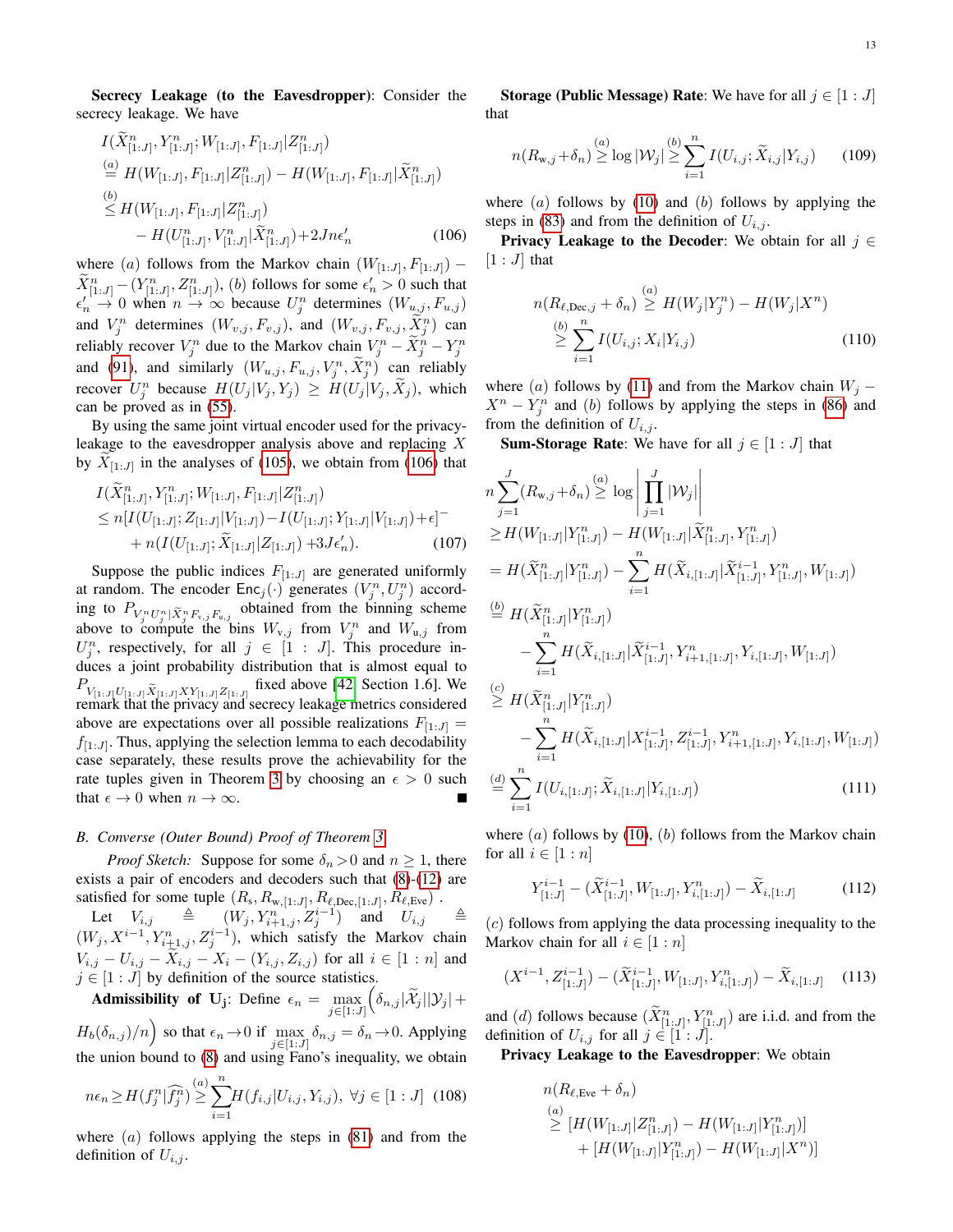$$
\begin{split}\n&\overset{(b)}{=} \sum_{i=1}^{n} \left[ I(W_{[1:J]}; Y_{i,[1:J]} | Y_{i+1,[1:J]}^n, Z_{[1:J]}^{i-1}) \right. \\
&\quad \left. \qquad \qquad - I(W_{[1:J]}; Z_{i,[1:J]} | Z_{[1:J]}^{i-1}, Y_{i+1,[1:J]}^n) \right] \\
&\quad \left. \qquad \qquad + \sum_{i=1}^{n} \left[ I(W_{[1:J]}; X_i | X^{i-1}, Y_{i+1,[1:J]}^n) \right. \\
&\quad \left. \qquad \qquad - I(W_{[1:J]}; Y_{i,[1:J]} | Y_{i+1,[1:J]}^n, Z_{[1:J]}^{i-1}) \right] \\
&\quad \qquad \left. \qquad \qquad - I(W_{[1:J]}; Y_{i,[1:J]} | Y_{i+1,[1:J]}^n, Z_{[1:J]}^{i-1}) \right) \\
&\quad \qquad \qquad + \sum_{i=1}^{n} \left[ I(W_{[1:J]}; Z_{i,[1:J]} | Z_{[1:J]}^{i-1}, Y_{i+1,[1:J]}^n) \right. \\
&\quad \qquad \qquad - I(W_{[1:J]}; Y_{i,[1:J]} | Y_{i+1,[1:J]}^n, Z_{[1:J]}^{i-1}) \right. \\
&\quad \qquad \left. \qquad \qquad - I(W_{[1:J]}; Y_{i,[1:J]} | Y_{i+1,[1:J]}^n, Z_{[1:J]}^{i-1}) \right] \\
&\quad \qquad \qquad - I(W_{[1:J]}, Y_{i+1,[1:J]}^n, Z_{[1:J]}^{i-1}; Y_{i,[1:J]}^n) \\
&\quad \qquad \qquad + \sum_{i=1}^{n} \left[ I(W_{[1:J]}, Y_{i+1,[1:J]}^n, Z_{[1:J]}^{i-1}; Y_{i,[1:J]}^n) \right. \\
&\quad \qquad \qquad \qquad + I(W_{[1:J]}, Y_{i+1,[1:J]}, Z_{i,[1:J]}^i, Y_{i,[1:J]}^n) \right. \\
&\quad \qquad \qquad \qquad + I(W_{[1:J]}, Y_{i,[1:J]}^n, Z_{i,[1:J]}^i, Y_{i,[1:J]}^i) \right) \\
&\quad \qquad \qquad =
$$

where  $(a)$  follows by  $(12)$  and from the Markov chain  $W_{[1:J]} - X^n - Z^n_{[1:J]},$  (b) follows from Csiszár's sum identity, (c) follows from the Markov chains for all  $i \in [1:n]$ 

$$
Z_{[1:J]}^{i-1} - (X^{i-1}, Y_{i+1,[1:J]}^n) - (X_i, W_{[1:J]})
$$
\n(115)

$$
Z_{[1:J]}^{i-1} - (X^{i-1}, Y_{i+1,[1:J]}^n) - (Y_{i,[1:J]}, W_{[1:J]}) \tag{116}
$$

(d) follows because  $X^n$  is i.i.d. and the measurement channels are memoryless,  $(e)$  follows from the definitions of  $V_{i,j}$  and  $U_{i,j}$  for all  $j \in [1 : J]$ , and  $(f)$  follows from the Markov chain  $V_{i,1:J} - U_{i,1:J} - X_i - Z_{i,1:J}$  for all  $i \in [1:n]$ .

$$
n(R_s + \delta_n)
$$
\n
$$
\sum_{i=1}^{(a)} [H(W_{[1:J]}|Z_{[1:J]}^n) - H(W_{[1:J]}|Y_{[1:J]}^n)]
$$
\n
$$
+ [H(W_{[1:J]}|Z_{[1:J]}^n) - H(W_{[1:J]}|\tilde{X}_{[1:J]}^n) \tilde{X}_{[1:J]}^n)]
$$
\n
$$
\stackrel{(b)}{=} \sum_{i=1}^{n} \Big[ I(W_{[1:J]}; Y_{i,[1:J]}|Y_{i+1,[1:J]}^n) - I(W_{[1:J]}Z_{i,[1:J]}^i) \Big] + \Big[ nH(\tilde{X}_{[1:J]}|Y_{[1:J]}^n) - \sum_{i=1}^{n} H(\tilde{X}_{i,[1:J]}|\tilde{X}_{[1:J]}^i) \Big]
$$
\n
$$
- I(W_{[1:J]}; Z_{i,[1:J]}|\tilde{X}_{[1:J]}^i, W_{[1:J]}, Y_{[1:J]}^n) \Big]
$$
\n
$$
\stackrel{(c)}{=} \sum_{i=1}^{n} \Big[ I(W_{[1:J]}; Y_{i,[1:J]}|Y_{i+1,[1:J]}^n, Z_{[1:J]}^i) - I(W_{[1:J]}; Z_{i,[1:J]}|Z_{[1:J]}^i, Y_{i+1,[1:J]}^n) \Big] + \Big[ nH(\tilde{X}_{[1:J]}|Y_{[1:J]}|)
$$
\n
$$
- \sum_{i=1}^{n} H(\tilde{X}_{i,[1:J]}|\tilde{X}_{[1:J]}^i, W_{[1:J]}, Y_{i+1,[1:J]}, Y_{i,[1:J]}^n) \Big]
$$
\n
$$
\leq \sum_{i=1}^{n} \Big[ I(W_{[1:J]}, Y_{i+1,[1:J]}, Z_{[1:J]}^i, Y_{i,[1:J]}^i, Y_{i+1,[1:J]}, Y_{i,[1:J]}^i) \Big] + \Big[ nH(\tilde{X}_{[1:J]}|Y_{[1:J]}^i, Y_{i+1,[1:J]}^i, Z_{i,[1:J]}^i) \Big] + \Big[ nH(\tilde{X}_{[1:J]}|Y_{[1:J]}, Y_{i+1,[1:J]}^i, Z_{i,[1:J]}^i
$$

Secrecy Leakage (to the Eavesdropper): We have

where (a) follows by [\(9\)](#page-3-5), (b) follows since  $(\tilde{X}_{[1:J]}^n, Y_{[1:J]}^n)$ are i.i.d.,  $(c)$  follows from Csiszár's sum identity and the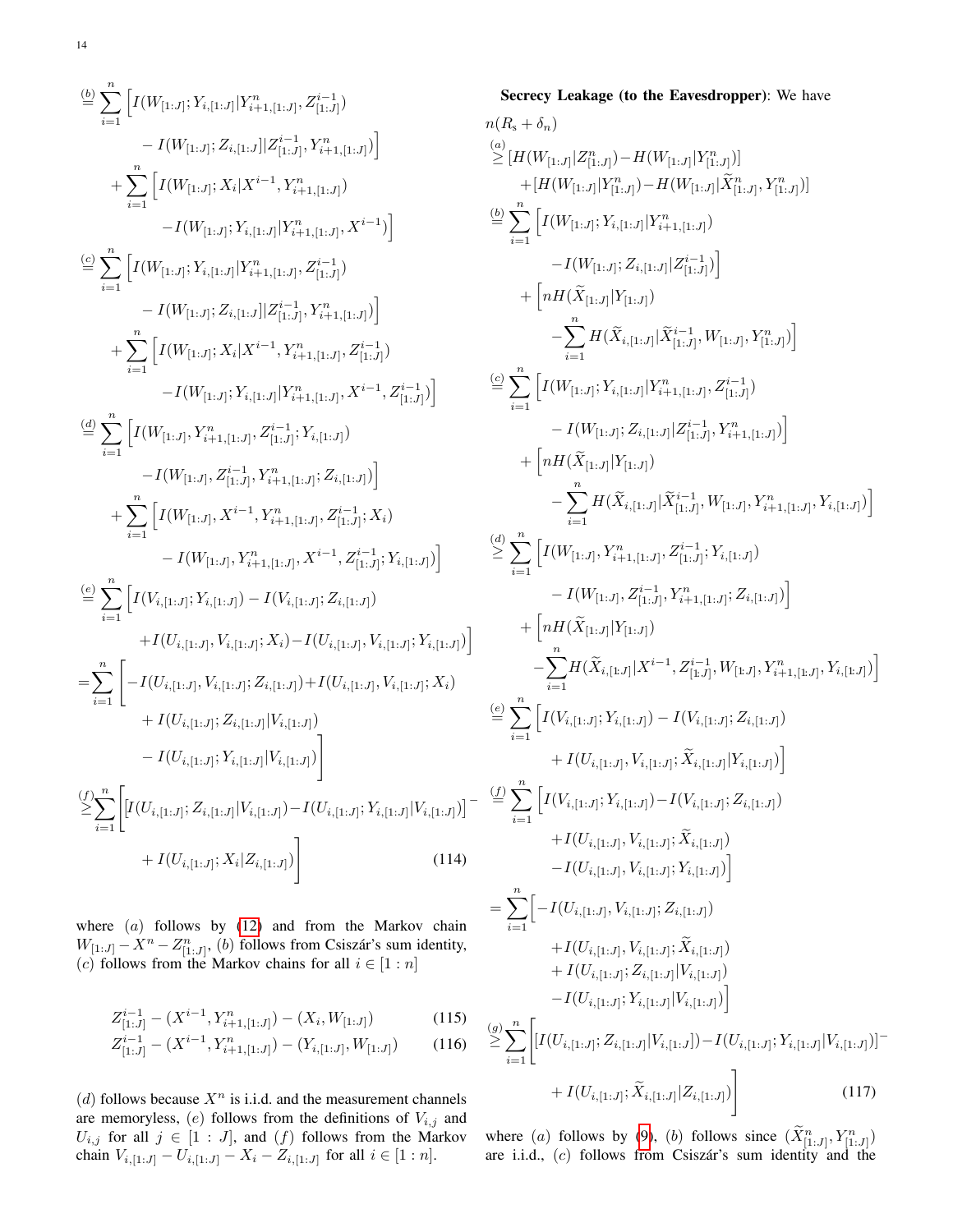Markov chain in [\(112\)](#page-12-2), (d) follows because  $X<sup>n</sup>$  is i.i.d. and the measurement channels are memoryless, and from the data processing inequality applied to the Markov chain in  $(113)$ ,  $(e)$ follows from the definitions of  $V_{i, [1:J]}$  and  $U_{i, [1:J]}$ ,  $(f)$  follows from the Markov chain  $(U_{i,[1:J]}, V_{i,[1:J]}) - X_{i,[1:J]} - Y_{i,[1:J]}$ for all  $i \in [1:n]$ , and  $(g)$  follows from the Markov chain  $V_{i,[1:J]} - U_{i,[1:J]} - X_{i,[1:J]} - Z_{i,[1:J]}$  for all  $i \in [1:n]$ .

Introduce a uniformly distributed time-sharing random variable  $Q \sim$  Unif[1 : *n*] independent of other random variables. Define  $X = X_Q$ ,  $X_j = X_{Q,j}$ ,  $Y_j = Y_{Q,j}$ ,  $Z_j = Z_{Q,j}$ ,  $V_j = V_{Q,j}$ ,  $U_j = (U_{Q,j}, Q)$ , and  $f_j = f_{Q,j}$  so that  $(Q, V_j) - U_j - \tilde{X}_j$  $X - (Y_i, Z_j)$  form a Markov chain for all  $j \in [1 : J]$ . The converse proof of Theorem [3](#page-4-0) follows by letting  $\delta_n \to 0$ .

Cardinality Bounds follow by using the support lemma as in Section [V-B.](#page-8-0)

## VII. CONCLUSION

<span id="page-14-21"></span>We derived the secrecy-storage-privacyDec-privacyEve( distortion) regions for lossless and lossy single-function computations with a remote source. The remote source model allows to model multiple sequences observed by a single terminal as multiple noisy measurements of a hidden source, which allows to measure the diversity gains. The equivocation measure common in the literature was replaced with a mutual information metric, which resulted in simpler notation and easier interpretations. A new privacy metric was considered to bound the information leakage to a fusion center about the remote source sequence. Bounds for the storage and privacy leakage to the eavesdropper rates were shown to be different, unlike in the previous models. Inner and outer bounds for multiple asynchronous function computations within the same network were given to illustrate the effects of joint constraints for all terminals involved in any function computation. These bounds differ only in the Markov chain conditions imposed. We evaluated the rate region for a single-function computation problem by solving an information bottleneck problem for binary input symmetric output channels. In future work, we will consider multi-function computations with multiple transmitting terminals for each function computation and derive the rate regions for two-function computations with two transmitting terminals if a set of symmetry conditions are satisfied.

#### **REFERENCES**

- <span id="page-14-0"></span>[1] A. C. Yao, "Protocols for secure computations," in *IEEE Symp. Foundations Comp. Sci.*, Chicago, IL, Nov. 1982, pp. 160–164.
- <span id="page-14-1"></span>[2] ——, "How to generate and exchange secrets," in *IEEE Symp. Foundations Comp. Sci.*, Toronto, ON, Canada, Oct. 1986, pp. 162–167.
- <span id="page-14-2"></span>[3] R. Mijumbi, J. Serrat, J.-L. Gorricho, N. Bouten, F. De Turck, and R. Boutaba, "Network function virtualization: State-of-the-art and research challenges," *IEEE Commun. Surveys Tuts.*, vol. 18, no. 1, pp. 236–262, Firstquarter 2016.
- <span id="page-14-3"></span>[4] A. Orlitsky and J. R. Roche, "Coding for computing," *IEEE Trans. Inf. Theory*, vol. 47, no. 3, pp. 903–917, Mar. 2001.
- <span id="page-14-4"></span>[5] D. Slepian and J. Wolf, "Noiseless coding of correlated information sources," *IEEE Trans. Inf. Theory*, vol. 19, no. 4, pp. 471–480, July 1973.
- <span id="page-14-5"></span>[6] A. D. Wyner and J. Ziv, "The rate-distortion function for source coding with side information at the decoder," *IEEE Trans. Inf. Theory*, vol. 22, no. 1, pp. 1–10, Jan. 1976.
- <span id="page-14-6"></span>[7] O. Günlü and R. F. Schaefer, "An optimality summary: Secret key agreement with physical unclonable functions," *Entropy*, vol. 23, no. 1, Jan. 2021.
- [8] I. Csiszár and P. Narayan, "Common randomness and secret key generation with a helper," *IEEE Trans. Inf. Theory*, vol. 46, no. 2, pp. 344–366, Mar. 2000.
- [9] O. Günlü, O. İşcan, V. Sidorenko, and G. Kramer, "Code constructions for physical unclonable functions and biometric secrecy systems," *IEEE Trans. Inf. Forensics Security*, vol. 14, no. 11, pp. 2848–2858, Nov. 2019.
- [10] J. Ren, B. D. Boyle, G. Ku, S. Weber, and J. M. Walsh, "Overhead performance tradeoffs - A resource allocation perspective," *IEEE Trans. Inf. Theory*, vol. 62, no. 6, pp. 3243–3269, June 2016.
- <span id="page-14-7"></span>[11] M. Bloch, O. Günlü, A. Yener, F. Oggier, H. V. Poor, L. Sankar, and R. F. Schaefer, "An overview of information-theoretic security and privacy: Metrics, limits and applications," *IEEE J. Sel. Areas Inf. Theory*, vol. 2, no. 1, pp. 5–22, Mar. 2021.
- <span id="page-14-8"></span>[12] N. Ma and P. Ishwar, "Some results on distributed source coding for interactive function computation," *IEEE Trans. Inf. Theory*, vol. 57, no. 9, pp. 6180–6195, Aug. 2011.
- [13] M. Sefidgaran and A. Tchamkerten, "Computing a function of correlated sources: A rate region," in *IEEE Int. Symp. Inf. Theory*, St. Petersburg, Russia, July-Aug. 2011, pp. 1856–1860.
- [14] B. Nazer and M. Gastpar, "Computation over multiple-access channels," *IEEE Trans. Inf. Theory*, vol. 53, no. 10, pp. 3498–3516, Sep. 2007.
- [15] H. Kowshik and P. R. Kumar, "Optimal function computation in directed and undirected graphs," *IEEE Trans. Inf. Theory*, vol. 58, no. 6, pp. 3407–3418, Feb. 2012.
- <span id="page-14-9"></span>[16] S. Kannan and P. Viswanath, "Multi-session function computation and multicasting in undirected graphs," *IEEE J. Sel. Areas Commun.*, vol. 31, no. 4, pp. 702–713, Mar. 2013.
- <span id="page-14-10"></span>[17] H. Tyagi, P. Narayan, and P. Gupta, "When is a function securely computable?" *IEEE Trans. Inf. Theory*, vol. 57, no. 10, pp. 6337–6350, Oct. 2011.
- <span id="page-14-11"></span>[18] H. Tyagi and S. Watanabe, "A bound for multiparty secret key agreement and implications for a problem of secure computing," in *Int. Conf. Theory Appl. Crypt. Techn.*, Copenhagen, Denmark, May 2014, pp. 369– 386.
- [19] ——, "Converses for secret key agreement and secure computing," *IEEE Trans. Inf. Theory*, vol. 61, no. 9, pp. 4809–4827, July 2015.
- [20] V. Prabhakaran and K. Ramchandran, "On secure distributed source coding," in *IEEE Inf. Theory Workshop*, Lake Tahoe, CA, Sep. 2007, pp. 442–447.
- [21] M. Goldenbaum, H. Boche, and H. V. Poor, "On secure computation over the binary modulo-2 adder multiple-access wiretap channel," in *IEEE Inf. Theory Workshop*, Cambridge, U.K., Sep. 2016, pp. 21–25.
- [22] D. Gunduz, E. Erkip, and H. V. Poor, "Secure lossless compression with side information," in *IEEE Inf. Theory Workshop*, Porto, Portugal, May 2008, pp. 169–173.
- [23] G. R. Kurri and V. M. Prabhakaran, "Secure computation to hide functions of inputs," in *IEEE Int. Symp. Inf. Theory*, Los Angeles, CA, June 2020, pp. 972–977.
- <span id="page-14-12"></span>[24] H. Tyagi, "Distributed function computation with confidentiality," *IEEE J. Sel. Areas Commun.*, vol. 31, no. 4, pp. 691–701, Apr. 2013.
- <span id="page-14-13"></span>[25] W. Tu and L. Lai, "On function computation with privacy and secrecy constraints," *IEEE Trans. Inf. Theory*, vol. 65, no. 10, pp. 6716–6733, Oct. 2019.
- <span id="page-14-14"></span>[26] O. Günlü, "Key agreement with physical unclonable functions and biometric identifiers," Ph.D. dissertation, TU Munich, Germany, Nov. 2018, published by Dr.-Hut Verlag in Feb. 2019.
- <span id="page-14-15"></span>[27] O. Günlü and G. Kramer, "Privacy, secrecy, and storage with multiple noisy measurements of identifiers," *IEEE Trans. Inf. Forensics Security*, vol. 13, no. 11, pp. 2872–2883, Nov. 2018.
- <span id="page-14-16"></span>[28] T. M. Cover and J. A. Thomas, *Elements of Information Theory*, 2nd ed. Hoboken, NJ: John Wiley & Sons, 2012.
- <span id="page-14-17"></span>[29] O. Günlü, R. F. Schaefer, and G. Kramer, "Private authentication with physical identifiers through broadcast channel measurements," in *IEEE Inf. Theory Workshop*, Visby, Sweden, Aug. 2019, pp. 1–5.
- <span id="page-14-18"></span>[30] O. Günlü, R. F. Schaefer, and H. V. Poor, "Biometric and physical identifiers with correlated noise for controllable private authentication," July 2020, [Online]. Available: arxiv.org/abs/2001.00847.
- <span id="page-14-19"></span>[31] Y. Wang, S. Rane, S. C. Draper, and P. Ishwar, "A theoretical analysis of authentication, privacy, and reusability across secure biometric systems," *IEEE Trans. Inf. Forensics Security*, vol. 7, no. 6, pp. 1825–1840, July 2012.
- <span id="page-14-20"></span>[32] O. Günlü, K. Kittichokechai, R. F. Schaefer, and G. Caire, "Controllable identifier measurements for private authentication with secret keys," *IEEE Trans. Inf. Forensics Security*, vol. 13, no. 8, pp. 1945–1959, Aug. 2018.